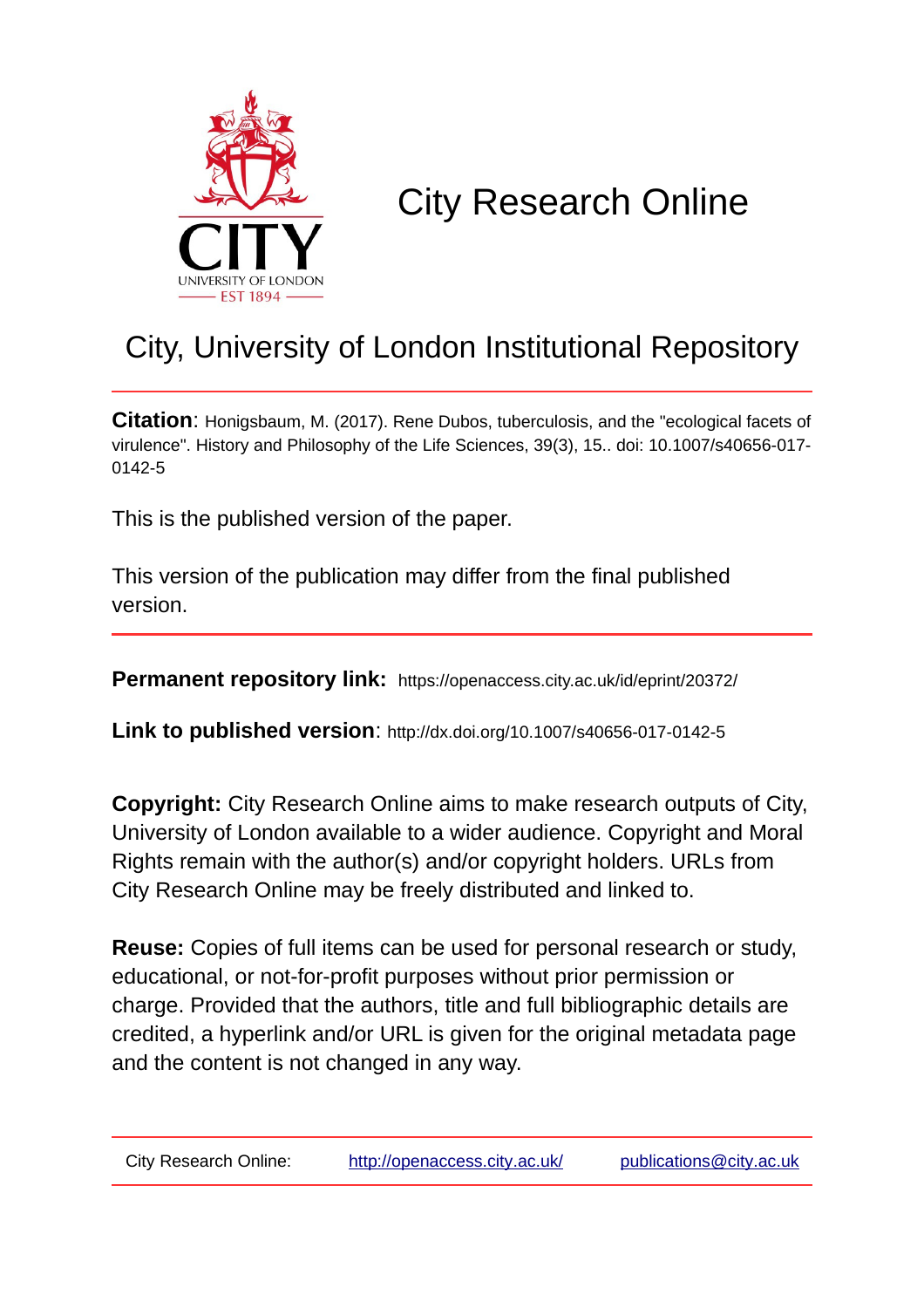ORIGINAL PAPER



### René Dubos, tuberculosis, and the "ecological facets of virulence"

Mark Honigsbaum<sup>1</sup>

Received: 15 January 2017 / Accepted: 23 June 2017 / Published online: 4 July 2017 © The Author(s) 2017. This article is an open access publication

Abstract Reflecting on his scientific career toward the end of his life, the Frencheducated medical researcher René Dubos presented his flowering as an ecological thinker as a story of linear progression—the inevitable product of the intellectual seeds planted in his youth. But how much store should we set by Dubos's account of his ecological journey? Resisting retrospective biographical readings, this paper seeks to relate the development of Dubos's ecological ideas to his experimental practices and his career as a laboratory researcher. In particular, I focus on Dubos's studies of tuberculosis at the Rockefeller Institute in the period 1944–1956—studies which began with an inquiry into the tubercle bacillus and the physiochemical determinants of virulence, but which soon encompassed a wider investigation of the influence of environmental forces and host–parasite interactions on susceptibility and resistance to infection in animal models. At the same time, through a close reading of Dubos's scientific papers and correspondence, I show how he both drew on and distinguished his ecological ideas from those of other medical researchers such as Theobald Smith, Frank Macfarlane Burnet, and Frank Fenner. However, whereas Burnet and Fenner tended to view ecological interactions at the level of populations, Dubos focused on the interface of hosts and parasites in the physiological environments of individuals. The result was that although Dubos never fully engaged with the science of ecology, he was able to incorporate ecological ideas into his thought and practices, and relate them to his holistic views on health and the natural harmony of man and his environment.

Keywords Ecology · Virulence · Balance · Bacterial adaptation · Tuberculosis · Antibiotics

& Mark Honigsbaum mark.honigsbaum@qmul.ac.uk

<sup>&</sup>lt;sup>1</sup> School of History, Queen Mary University of London, Mile End Road, London E1 4NS, UK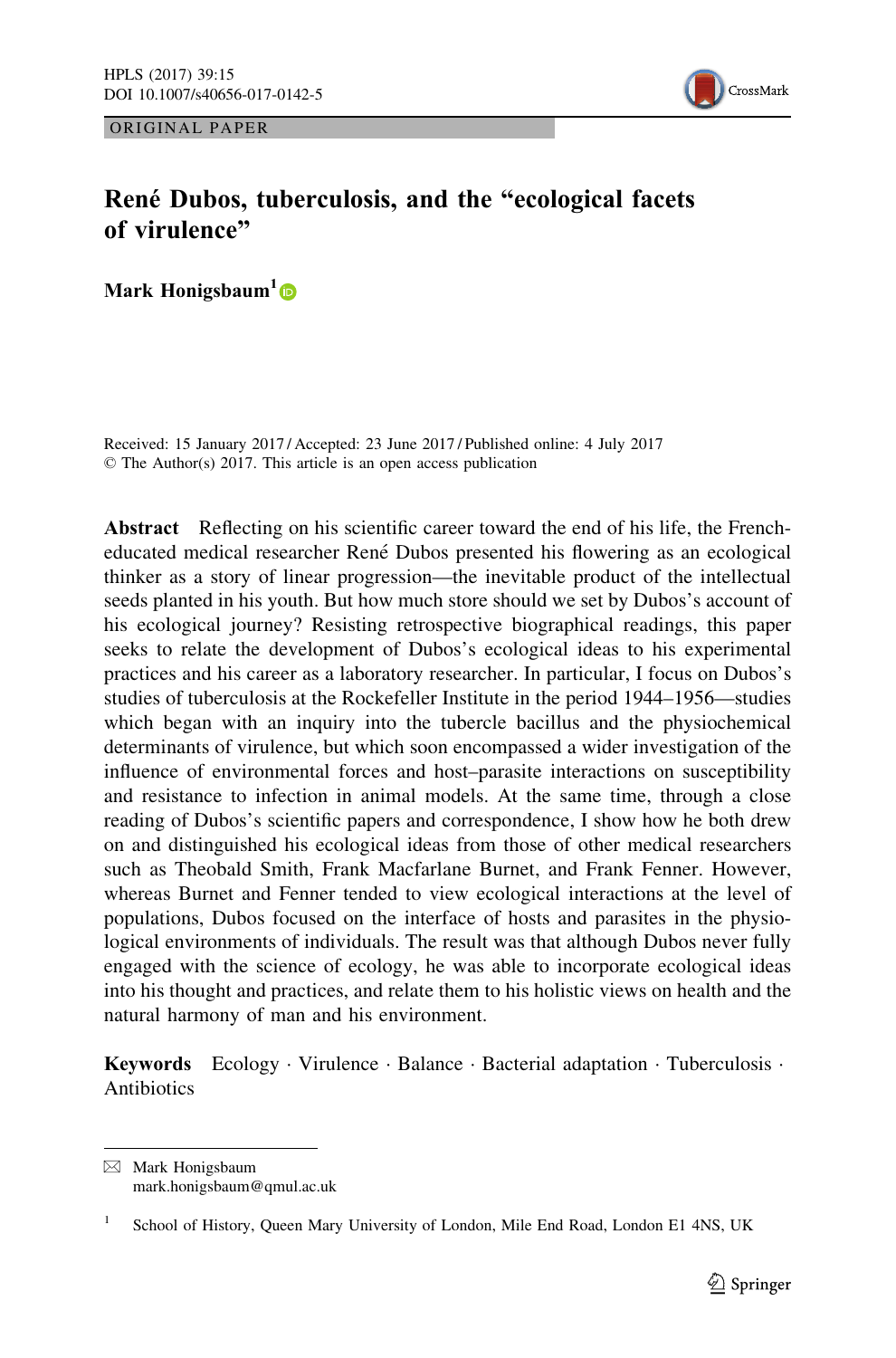In January 1950, René Dubos prepared to give a lecture on tuberculosis to the Society of American Bacteriologists in New York. In the talk, the French-educated Rockefeller researcher highlighted what he considered the most striking aspect of the disease: namely, the sequestration of virulent tubercle bacilli in the tissue of recovered patients. "In most other infectious diseases," Dubos noted, "recovery is usually accompanied by elimination of the infective agent," but this was not the case with tuberculosis and its serpentine, cord-like bacilli.<sup>1</sup> Instead, after an attack of primary pulmonary TB, patients could harbor virulent bacilli, sequestered in caseating granulomas, putting them at risk of a recrudescence of disease should their resistance ebb. While vaccination with cultures of Bacillus Calmette–Guérin (BCG) offered a high degree of protection, Dubos worried that such protection could never be complete as long as the components of tubercle bacilli that regulated immunity remained mysterious.<sup>2</sup> Moreover, using new rapid dispersed culture methods for mycobacteria, Dubos and his former laboratory assistant, the Australian microbiologist, Frank Fenner, had recently established that the BCG vaccine was unstable and comprised mixed populations of virulent and avirulent bacteria, making it potentially hazardous (Dubos et al. [1950a](#page-27-0)). That was why the work being undertaken at his laboratory at the Rockefeller Institute for Medical Research in New York was so important, he asserted. "By comparing the structure and behavior of the virulent and avirulent forms [of bacilli] we hope to recognize the component or property which endows the virulent form with the ability to produce disease."<sup>3</sup> In this way, Dubos explained, he hoped to produce a safer and more reliable vaccine one that might confer lifelong protection without the risk of a return to virulence.

Although within a few years Dubos would abandon his search for a tuberculosis vaccine, concentrating instead on procedures for the standardization of BCG, at the time his studies were hailed as a major breakthrough in the understanding of the pathogenesis of tuberculosis, leading to the award of the Trudeau Society Medal in 1951. More recently, Dubos's tuberculosis studies have been seen as a key moment in the evolution of his ecological thought, one that, in the words of his biographer and former research assistant, Carol Moberg, opened up the "ecological facets of virulence" (Moberg [2005](#page-27-0), p. 82). At first glance, this reading seems to be supported by Dubos's pronouncements from the period. For instance, giving the O.T. Avery Lecture at the Society of American Bacteriologists in 1948, Dubos had lamented:

…Little is known of the mechanisms by which tubercle bacilli become established in a new host, and cause disease, or of the processes used by the infected host to overcome the infection. In other words, we know much of the ecological aspects of host-parasite relationships in tuberculosis, hardly

 $1$  R. Dubos, "The mortality of tuberculosis." Lecture delivered before the New York branch of the *Society* of American Bacteriologists, 5 January 1950, p. 2. René Jules Dubos Papers, Rockefeller Archive Center. RU 450 D851, Box 25, Folder 3.

 $2$  The vaccine was named for the French scientists, Albert Calmette and Camille Guérin, who isolated it from an attenuated live Mycobacterium bovis strain in 1919. Although by the 1921 the strain had showed no reversion to virulence after 230 passages on a bile-potato medium, in 1948 Calmette and Guerin recognised that protection was "relative" and that a subject challenged with massive, repeated and/or highly virulent tubercle bacilli could develop tuberculosis reinfection (Gheorghui [1995\)](#page-27-0).

 $3$  Dubos, "The mortality of tuberculosis," p. 4.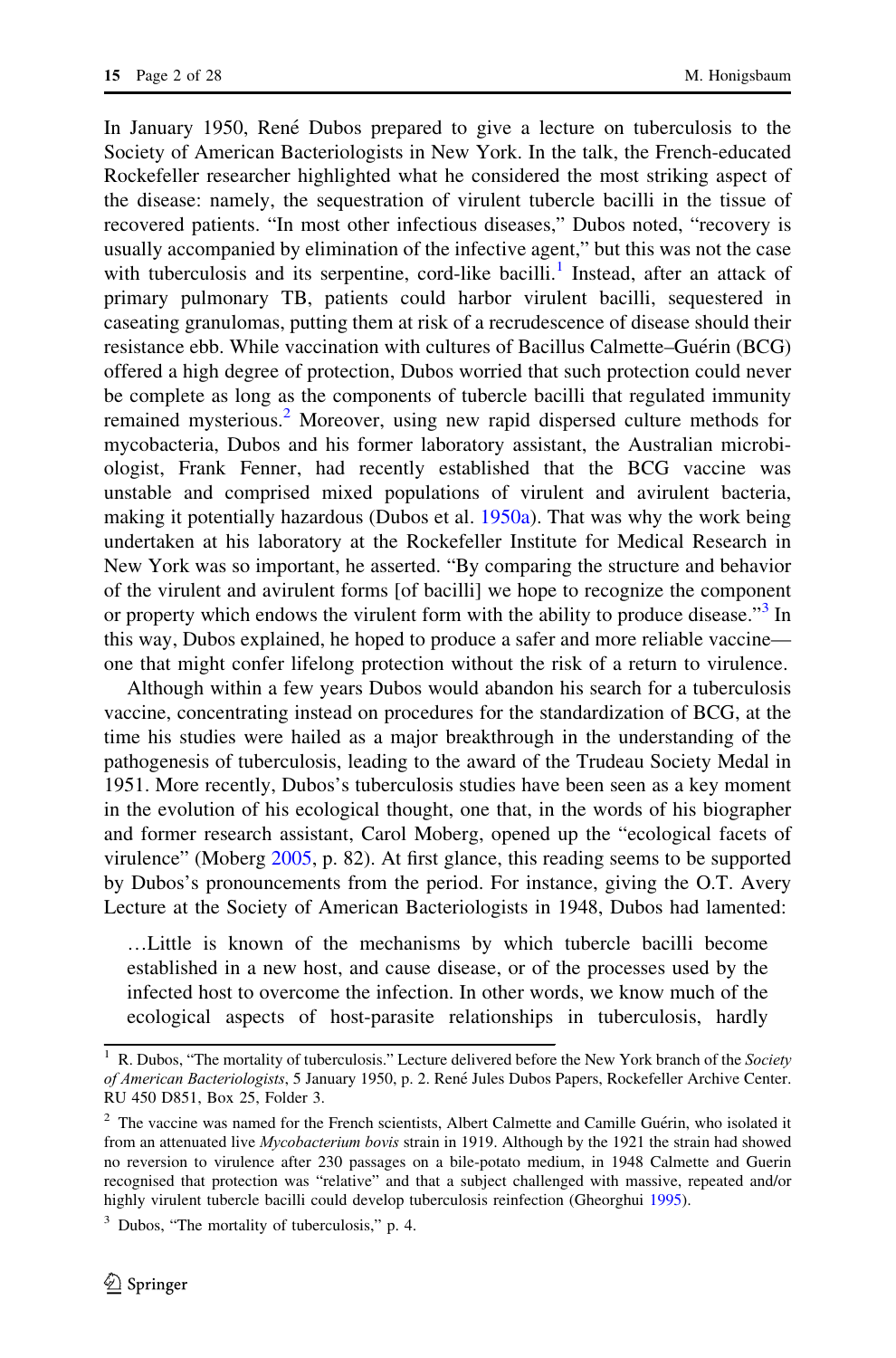anything of the means used by the bacillus to behave as a parasite (Dubos [1948](#page-26-0), p. 179).

Three decades later, reflecting on the professional choices and ideas that had shaped his scientific career, Dubos claimed that though he had never taken a course in ecology and had "few occasions to use this word until the 1960s," ever since 1924, when he had embarked on a professional career as an experimental biologist, he had "always looked at things from an ecological point of view by placing most emphasis not on the living things themselves but rather on their interrelationships and on their interplay with surroundings and events."<sup>4</sup> In so doing, Dubos presented his flowering as an ecological thinker as the inevitable product of the intellectual seeds planted in his youth when, as a 23-year-old editor working in Rome, he had chanced on an article by the Russian soil microbiologist Sergei Winogradsky and had become "entranced" by the idea that even the smallest living organisms were influenced by environmental conditions, in this case, the chemical composition of soil (Dubos [1974](#page-26-0), p. 703). It was this insight that Dubos later claimed had led to his discovery in 1932, together with Oswald Avery, of a soil enzyme (SIII) that decomposed the polysaccharide capsule of pneumococcus, the major cause of lobar pneumonia, and his isolation in 1939 of gramicidin and tyrothricin, the first antibacterial agents. And it was this that in turn had led him to emphasize the relationship between health, disease and the environment in his popular writings and to decry short-term technological fixes, including efforts to eradicate specific diseases, that he feared might upset the delicate ecological equilibrium between humans and microbes.

Rather than accepting Dubos's account of the evolution of his ecological thought at face value, this paper takes a different approach. Resisting retrospective readings, I argue that Dubos's and Moberg's accounts are incomplete and tend to ignore the influence on Dubos's ecological thinking of the virologist Frank Macfarlane Burnet. Although in interviews towards the end of his life Dubos traced the key shift in his ecological thinking to the late 1930s and early 1940s, a close analysis of his published writings shows that the 1948 Avery lecture was the first time Dubos used ecological terminology. This was 5 years after Dubos had recommended Burnet as the Dunham Lecturer at Harvard University and 8 years after the publication of Burnet's influential book, Biological Aspects of Infectious Disease, which had popularised the Australian researcher's "ecological point of view" (Burnet [1940,](#page-26-0) Chapter 1, pp. 1–125). Moreover, the shift in Dubos's language coincided with the arrival at his laboratory of Burnet's protégé, Frank Fenner, a microbiologist with experience in the tropics who would go on to conduct a ground-breaking biological study in Australia of the rabbit virus, myxomatosis (Anderson [2017\)](#page-26-0).

Dubos greatly admired Fenner's studies of myxomatosis, not least because he regarded it as a demonstration of the way that host–parasite interactions under natural conditions favoured equilibrium states and selected for pathogens of lowered virulence—a conclusion that mirrored his laboratory studies of the metabolic and

<sup>4</sup> R. Dubos, "The effects of events, surroundings and personal choices on the scientific interests and attitudes of René Dubos at age 81." Unpublished manuscript, 1981, p. 17. René Dubos Papers, Rockefeller University Archives. RU450 D851, Box 31, Folder 14.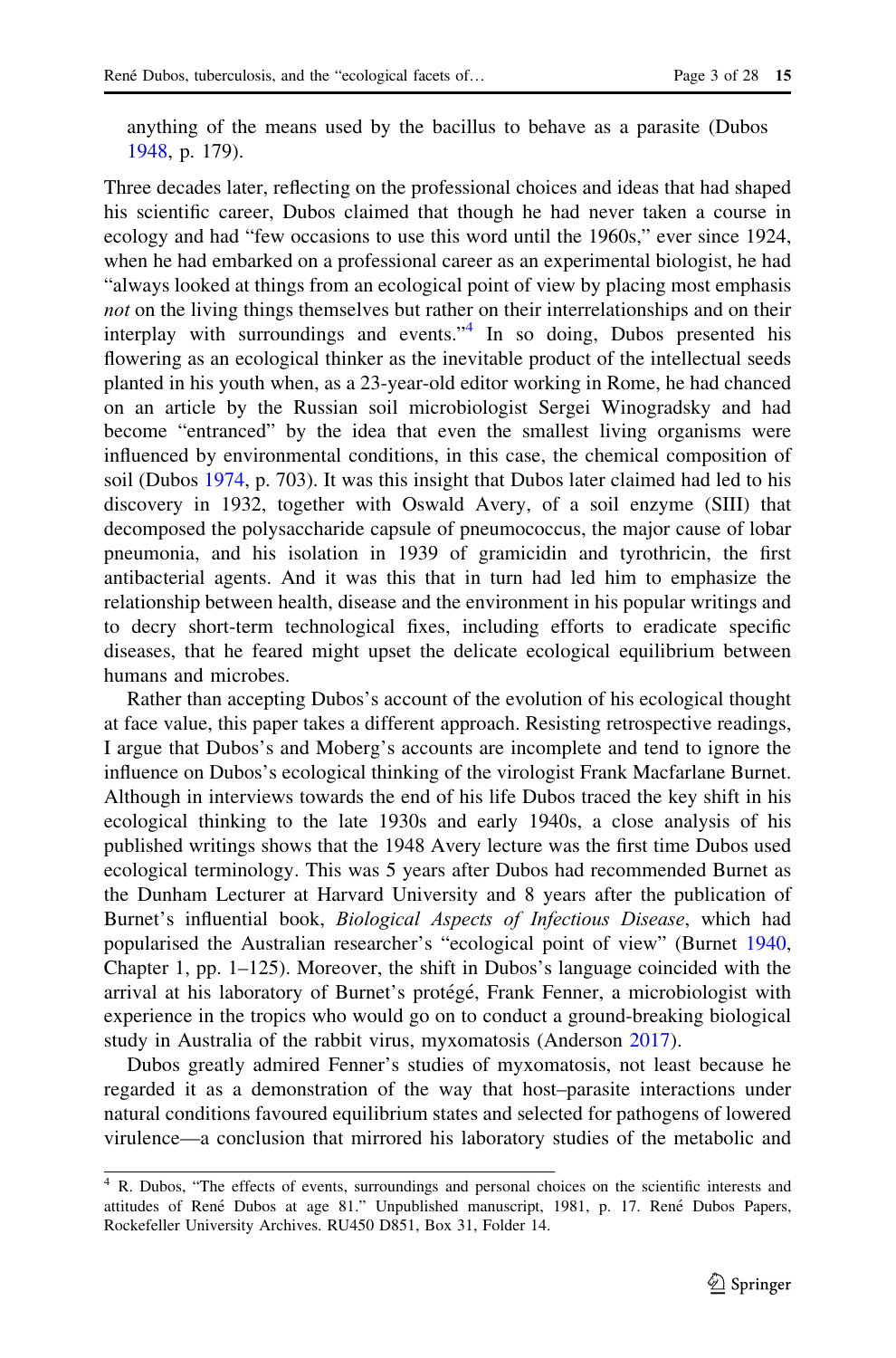environmental factors that regulated the susceptibility of germ-free laboratory mice to virulent and avirulent tubercle bacilli. Yet though Dubos praised Fenner's study, he was curiously reluctant to praise Burnet in similar terms or acknowledge the future Australian Nobel Prize winner's influence on his thought.<sup>5</sup> This was despite the fact that in his Dunham lectures Burnet had placed virulence at the centre of his epidemiological and ecological analysis, arguing that it was only by exploring the factors governing variations in the virulence of viruses and bacteria that scientists could hope to understand the natural history of infectious disease.<sup>6</sup> Instead, Dubos would claim that a far greater influence during his time at Harvard had been his interactions with bacteriologists in the laboratory established by Hans Zinsser, such as the virologist John Enders, and his engagement with the writings of Louis Pasteur, Claude Bernard and the American veterinary pathologist, Theobald Smith. It was these thinkers, he asserted, that had prompted his turn to a broader, bioecological sensibility.<sup>7</sup> In this respect Dubos conforms to the pattern of other pioneers of disease ecology, each of whom, according to Anderson, "tended to represent himself … as the sole author of the idea, and rarely cited others, even those linked by education and friendship." Nevertheless, Anderson suggests that in their training and career paths, Dubos, like Burnet and Smith, "structured an intricate network of influence, counsel and criticism" and, despite their different research interests and professional loyalties, forged "a shared conceptual framework… within infectious disease research" (Anderson [2004](#page-26-0), p. 41).

This paper builds on Anderson's insights. At the same time, through a close reading of Dubos's scientific papers, books, interviews, and correspondence with other disease researchers, I trace his recourse to ecological terminology and his employment of biological and ecological metaphors. In particular, I concentrate on the middle part of Dubos's career in the 1940s and 1950s. The first section focuses on the period 1940 to 1944 when Dubos abandoned antibiotics research and left the Rockefeller Institute to become George Fabyean Professor of Comparative Pathology and Tropical Medicine at the Harvard School of Public Health. Dubos's move was precipitated by the death from tuberculosis in 1942 of his first wife, Marie Louise Bonnet, and coincided with one of his most fertile intellectual periods—a period that resulted in the publication of *The Bacterial Cell*, one of the first books to challenge then notions of bacterial fixity and to call for the incorporation of biological insights into medical research, and also saw him begin his revisionist biography of Pasteur (Dubos [1945](#page-26-0), [1950](#page-26-0)). It was at Harvard that Dubos was also exposed to Burnet's ecological ideas and had a chance to discuss their mutual

<sup>5</sup> In a note appended to a manuscript in 1959, under the heading "further reading," Dubos described the [1953](#page-26-0) edition of Biological Aspects, which now carried the revised title, Natural History of Infectious Disease, as "rather technical, but nevertheless highly readable and exciting" R. Dubos, "The Scientists Speak: Biology," unpublished manuscript for Harcourt, Brace and Co., 1959. René Dubos Papers, Rockefeller University Archives. RU 450 DA51, Box 26, folder 22.

<sup>6</sup> F. M. Burnet, "Some virus diseases of Man—evolutionary and ecological considerations," Edward K. Dunham Lectures for the Promotion of the Medical Sciences, 1943–1944. Archives, Countway Library, Harvard Medical School.

<sup>7</sup> R. Dubos, "Post prandial musings on resistance to infectious diseases." Lecture to Reed College Symposium, Frederick, Maryland, September 1959. René Dubos Papers, Rockefeller University Archives. RU 450 DA51, Box 26, Folder 25.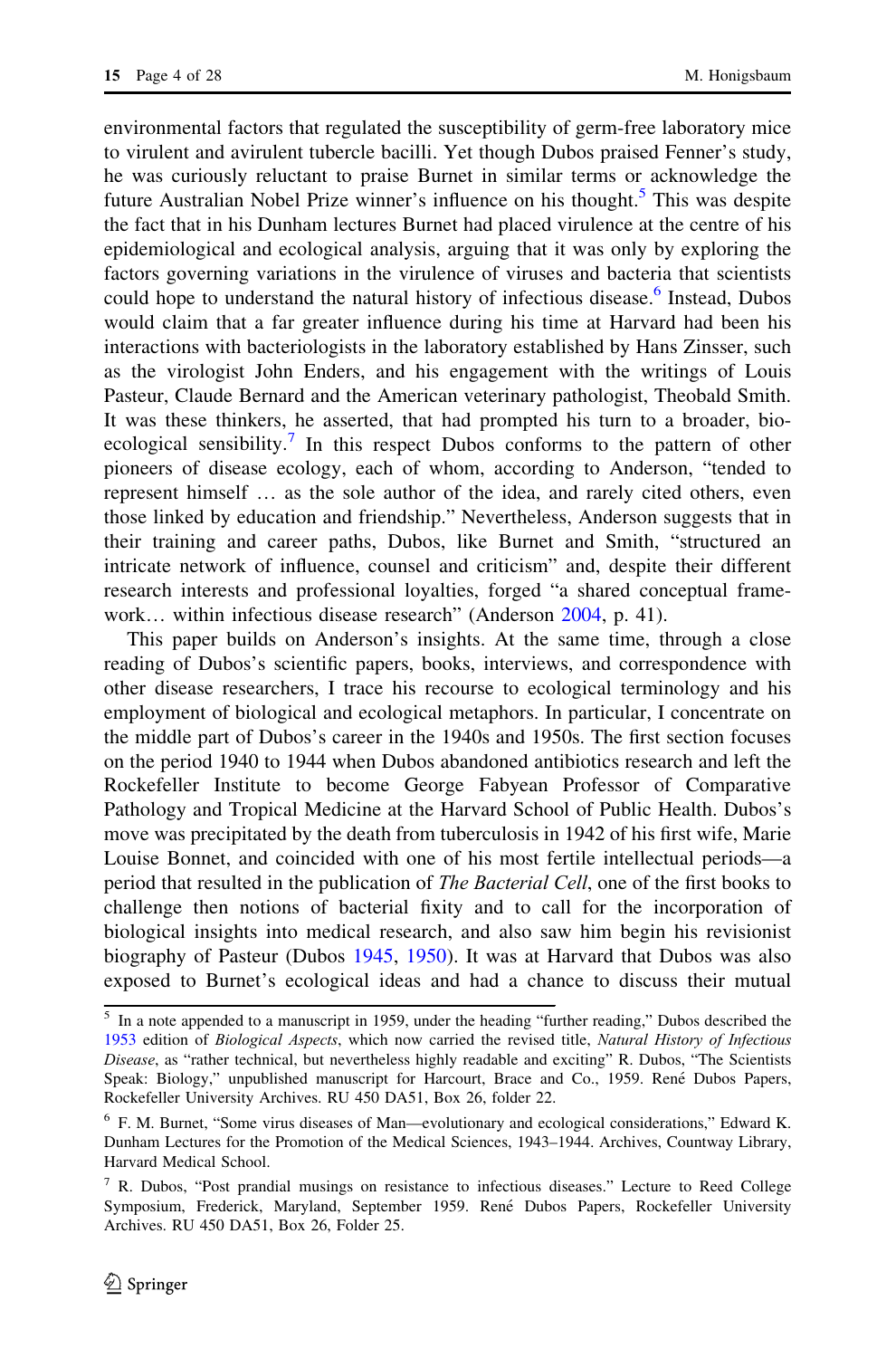research interests. However, through a close reading of Dubos's scientific papers and publications, I show that Dubos looked to Smith, rather than to Burnet, for an intellectual antecedent for his ecological ideas. In this way, Dubos was able to associate himself with a leading figure in American microbiology while marking the departure of his own biological and ecological thought.

The second section focuses on the period from 1944 to 1956 when Dubos returned to the Rockefeller Institute and launched his experimental studies of tuberculosis. It was in this period that Dubos used novel media to encourage the growth of homogenous tuberculosis bacilli in order to study virulence at a physiochemical level, analysed the BCG vaccine with Fenner, and developed a research program looking at susceptibility and resistance to disease in animal models. However, Dubos was fully aware that his laboratory studies were an approximation of nature and that in order to understand the phenomenon of latent tuberculosis infections and the persistence of the parasite in the environment it was necessary to pay attention to the social conditions governing immunity to tuberculosis in human communities, a theme he explored in The White Plague, his historical study of tuberculosis co-written with his second wife, Jean Porter Dubos (Dubos and Dubos [1987](#page-26-0)). It was also in this period that Dubos became fascinated with Fenner's study of mxyomatosis as evidence of how under natural conditions long associations between parasites and hosts favoured pathogens of lowered virulence (Anderson [2017\)](#page-26-0).

In the third and final section, I turn to Dubos's book Biochemical Determinants of Microbial Diseases to show how he sought to distinguish his ecological ideas from those of other thinkers (Dubos [1954](#page-26-0)). In particular, I show how while praising Smith's contributions, Dubos explicitly contrasted his approach to tuberculosis with Smith's ideas on equilibrium states. Instead, drawing on Bernard's idea of the *milieu* interieur and Winogradsky's studies of the ecology of soil microbes, Dubos increasingly stressed physiochemical factors and the importance of the environment of the host to the regulation of virulence and resistance to infection in animal models.<sup>8</sup> In conclusion, I argue that while Dubos's interactions with Burnet and Fenner gave him a deeper appreciation of the role of natural selection in variations in virulence observed in the field, as opposed to the artificial environment of the laboratory, he never fully embraced their model of disease ecology. Instead, for Dubos, ecology served primarily as a metaphor, one that enabled him to connect his scientific work to his broader humanistic concerns and popularise his ideas about the natural harmony of man and the environment.

#### 1 From antibiotics to bacterial adaptation

In 1939 René Dubos made a dramatic announcement at New York's Waldorf Astoria hotel. The occasion was the Third International Microbiology Conference and Dubos had just made a breakthrough that would revolutionize medicine.

<sup>&</sup>lt;sup>8</sup> For a summary of Bernard's theory of the *milieu interieur* and its continuing relevance to medicine and the life sciences see Conti ([2001\)](#page-26-0) and Robin ([1979\)](#page-28-0). Winogradsky developed his ecological ideas in a series of papers published prior to and during World War II (Winogradsky [1924](#page-28-0), [1938,](#page-28-0) [1942](#page-28-0)).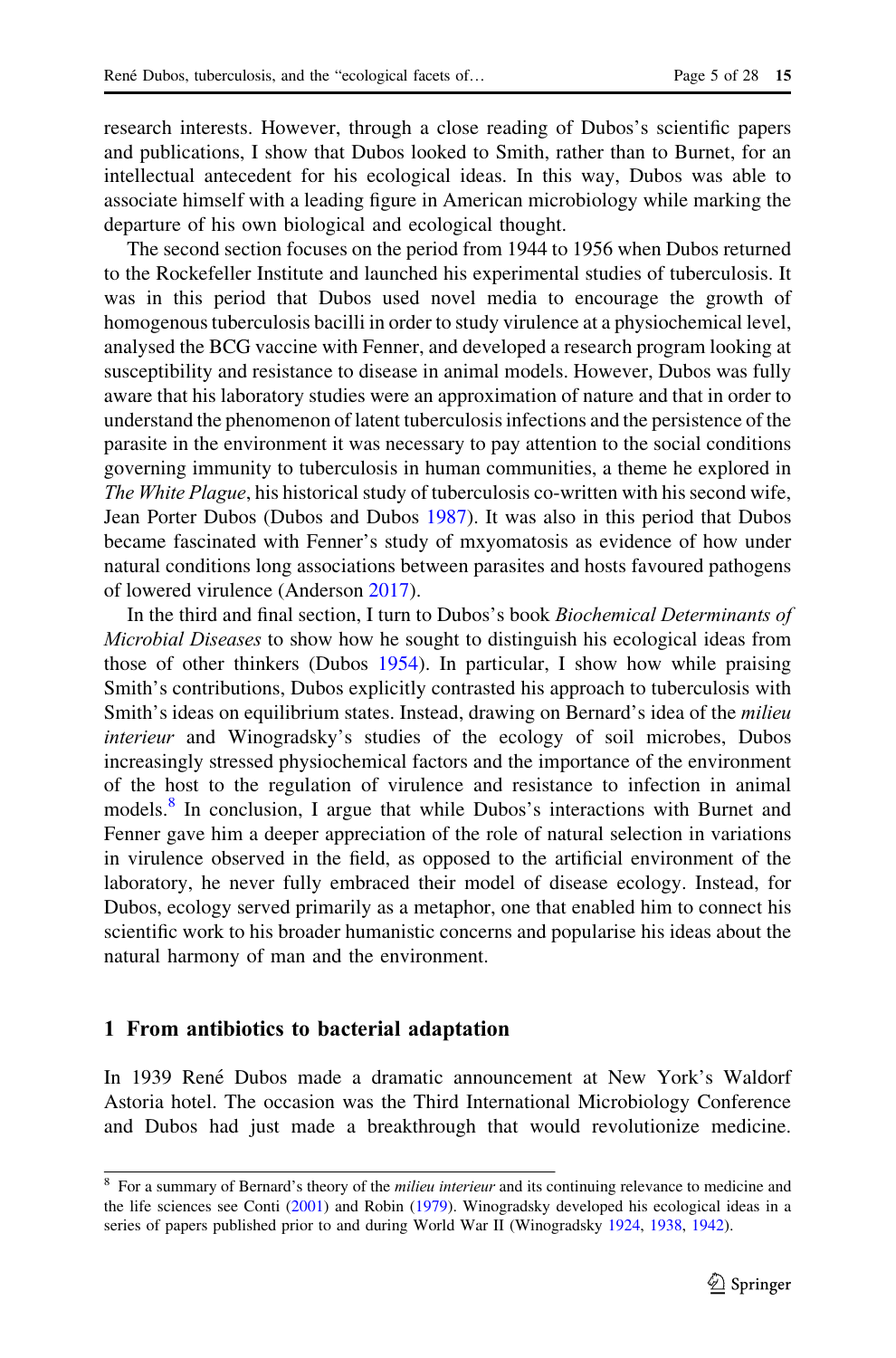Holding up a tiny bottle containing five hundred grams of a new antibacterial substance called tyrothricin, Dubos revealed that the vial contained enough gray powder to protect "five trillion mice" against pneumococcal and streptococcal infections. Although tyrothricin had yet to be tested on humans and would later be shown to cause hemolysis when taken into the body, The New York Times immediately grasped the import of Dubos's announcement, declaring that his discovery "opens up a vast field in the search for chemical agents for fighting bacterial enemies."<sup>9</sup>

Dubos's breakthrough while working in Avery's laboratory at the Rockefeller Institute for Medical Research marked the launch of the antibiotics era proper (Moberg and Cohn [1990](#page-27-0); Podolsky [2015](#page-28-0)). Within months, Dubos's isolation of tyrothricin had stimulated Howard Florey and Ernst Chain to look further into penicillin and had persuaded Dubos's former mentor, the Russian-born biochemist Selman Waksman, to undertake a similar search for antibacterial agents using the same soil enrichment techniques, one that would result in his isolation of streptomycin 4 years later (Schatz et al. [1944](#page-28-0)). Little wonder then that Dubos's discovery established his scientific reputation, earning him the 1948 Lasker Award and election to the U.S. National Academy of Sciences—no small feat for an agriculturally trained Frenchman without a medical degree. Yet at the very moment of his triumph, Dubos abandoned antibiotics research and by 1942 had quit the Rockefeller for Harvard (Honigsbaum [2016a](#page-27-0)). Why?

Reflecting on his career in 1981, Dubos would claim that once the basic methods of the search for antibacterial agents had been worked out he ceased to find antibiotics research "intellectually challenging".

I had become increasingly interested in the mechanisms of disease causation and evolution. My primary scientific interest had become the influence of environmental forces on the susceptibility and resistance of animals and human beings to infection and other forms of stress.<sup>10</sup>

Unfortunately, prior to 1970 Dubos's practice was to discard his laboratory notebooks, correspondence, and personal papers, so we have no way of comparing his explanation with his thinking at the time.<sup>11</sup> However, his scientific publications from the period show little interest in the pathology and evolution of infectious disease, much less with the influence of environment at a macro level. Instead, at this stage, Dubos's focus was very much on the bacterial cell and interactions at a micro level, interactions that triggered his interest in immunochemical processes and adaptive biological responses more generally. This is the more likely intellectual epiphany that prompted Dubos to abandon antibiotics research.

Dubos's key insight was that bacteria only secreted the SIII enzyme as a sort of emergency measure when they were deprived of other sources of energy for growth.

 $9$  "Pneumonia yields to new chemical," New York Times, 9 September 1939, p. 19.

<sup>&</sup>lt;sup>10</sup> Dubos, "The effects of events, surroundings and personal choices on the scientific interests and attitudes of René Dubos at age 81," p. 22.

<sup>&</sup>lt;sup>11</sup> It was only with the establishment of the Rockefeller University Archives in 1974 that Dubos was persuaded to save important correspondence and manuscripts.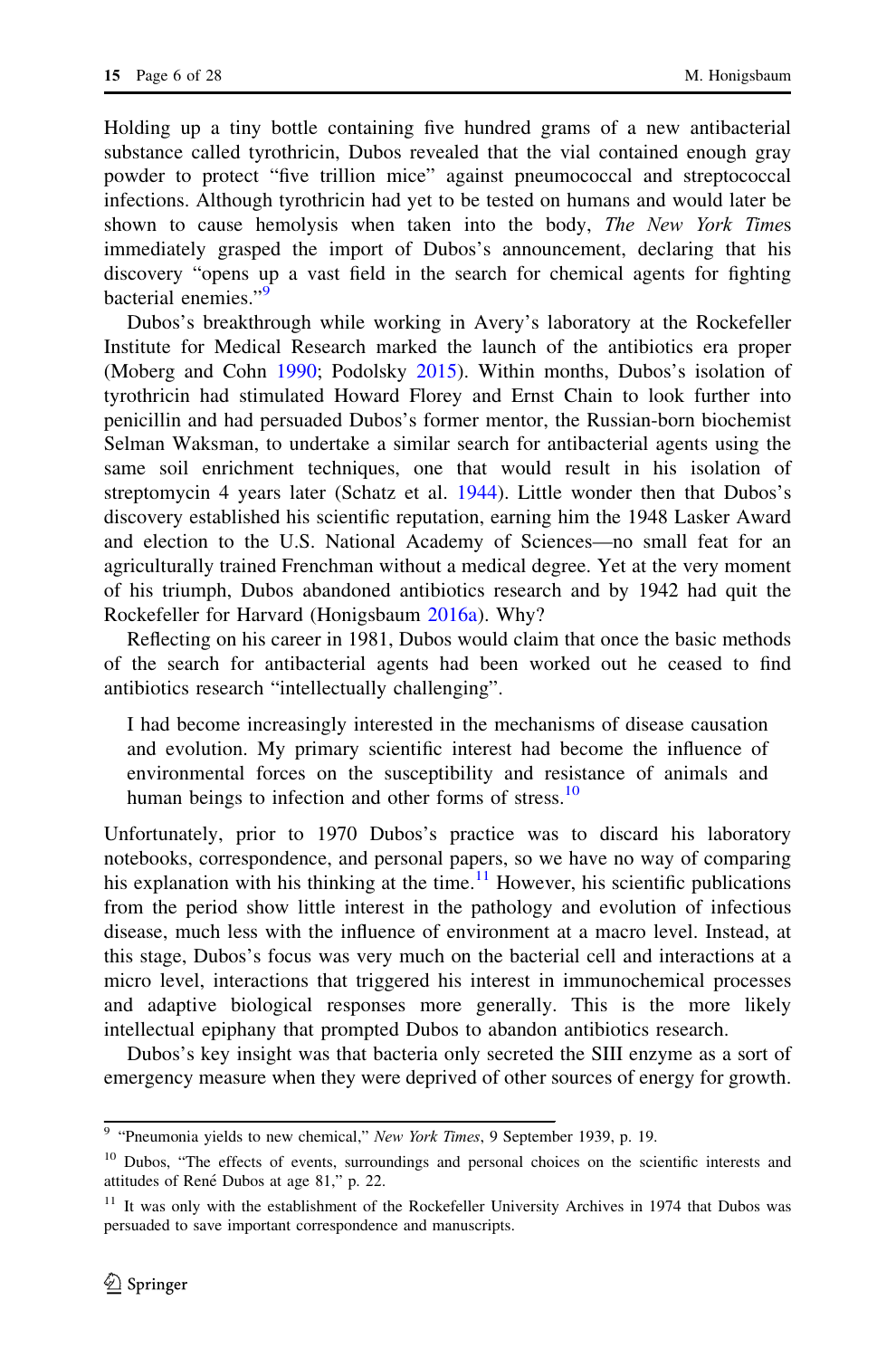As he put it in a paper published the year after his announcement at the Waldorf Hotel:

The production of adaptive enzymes is a striking example, fairly well defined in biochemical terms, of adaptive responses of the living cell to changes in the environment. A consideration of this phenomenon brings the bacteriologist back into the main channels of biological thought, to the biological problem par excellence, the problem of adaptation (Dubos [1940\)](#page-26-0).<sup>12</sup>

This idea, that the bacterial cell could not be understood in isolation from its in vivo environment, would become a key theme of *The Bacterial Cell*, the book that emerged from Dubos's lectures at the Lowell Institute in Boston in 1944 (Dubos [1945,](#page-26-0) p. 10).<sup>13</sup> More significantly, in the light of the subsequent trajectory of Dubos's biological and ecological thought, it would also lead him to challenge one of the central tenet's of germ theory: namely, the idea that virulence is a property of microbes alone. While hunting for the SIII enzyme, Dubos had discovered that, although the polysaccharide capsule protected the bacteria from phagocytosis, it was not the only factor governing virulence. Animals with lowered resistance could still develop pneumococcal disease even when the enzyme had made the bacteria vulnerable to attack. In reality, Dubos argued, virulence could not be reduced to the invading microbe, but was a complex phenomenon made up of several factors, including the germ's ability to invade the host, to survive the host's defence mechanisms, to multiply within the in vivo environment, and to produce a toxic effect. If any of these factors was blocked then the pathological signs associated with virulence would not appear. "Virulence," Dubos opined in The Bacterial Cell, "is not a permanent, intrinsic property of a given species."

It expresses only the ability of a given strain of the infective agent, in a certain growth phase, to produce a pathological state in a particular host, when introduced into that host under well-defined conditions. This definition restores to the word virulence much of its earlier meaning; it refers to the disease and to the host-parasite relationship, rather than to some unique attribute of the microorganism. (Dubos [1945](#page-26-0), p. 193).

Dubos's employment of the phrase "host–parasite" clearly reflects the influence on his thought of Theobald Smith. As early as 1903, in an address to the Society of American Bacteriologists, Smith had declared that disease phenomena resided in neither the parasite nor the host but "in the delicate equilibrium between the two which is maintained in various intricate ways" (Smith [1903,](#page-28-0) p. 233). Expanding this insight in a paper in *Science* the following year, Smith looked to shifts in virulence and evolutionary forces to explain the transmission of a parasite from one type of host to another.

<sup>&</sup>lt;sup>12</sup> Dubos was referring to physiological adaptations, rather than evolutionary adaptations in the Darwinian sense.

<sup>&</sup>lt;sup>13</sup> According to Joshua Lederberg, the Nobel Prize-winning bacterial geneticist and Dubos's former student, The Bacterial Cell influenced a generation of medical researchers and brought into "sharp focus what we now take for granted—namely, that bacteria are cells." (Lederberg [1990](#page-27-0)).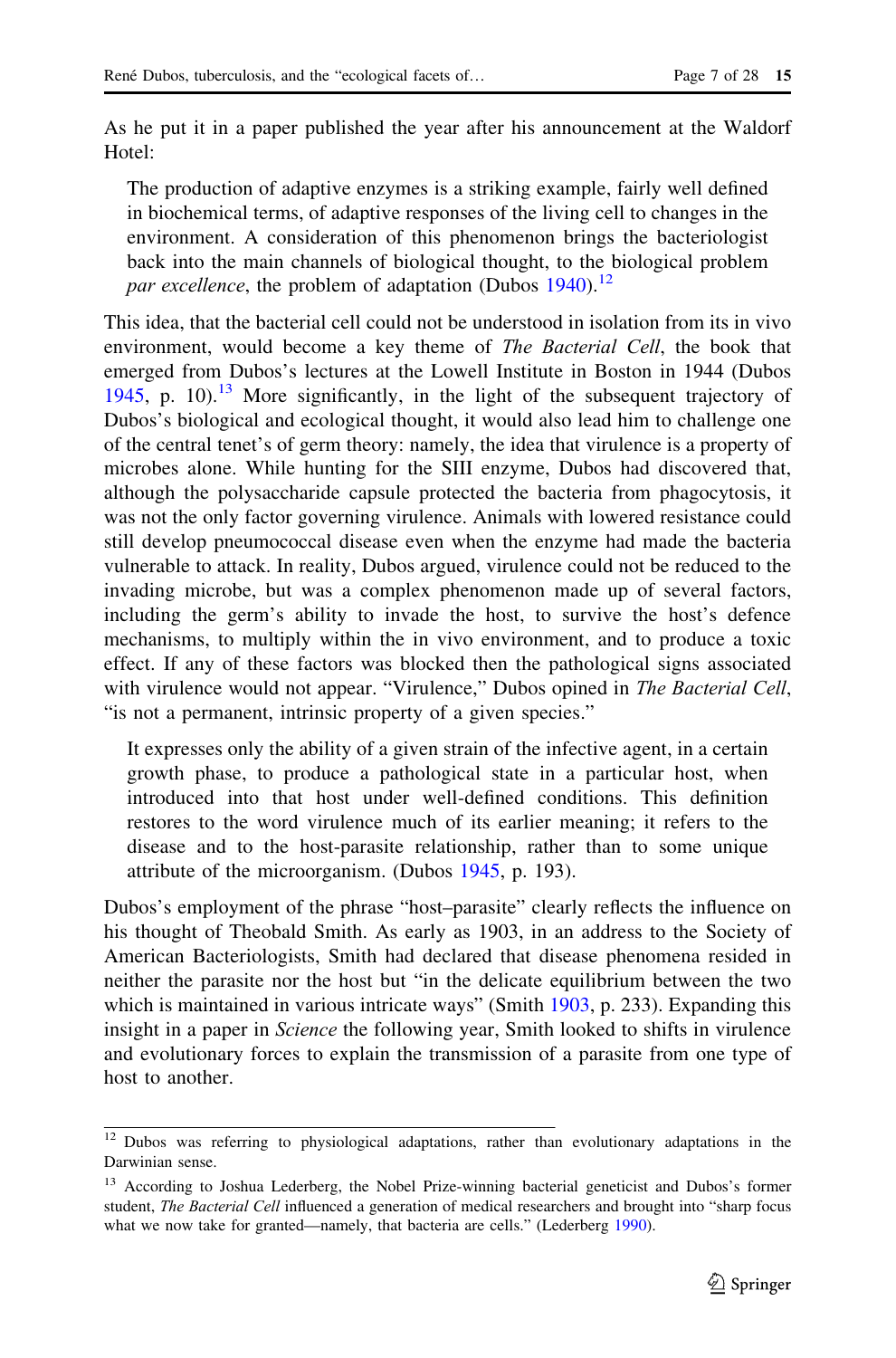….There will be a selection in favour of those varieties which vegetate once they escape. The surviving varieties would gradually lose their highly virulent invasive qualities and adapt themselves more particularly surrounding invasion and escape. That some such process of selection has been going on in the past seems the simplest explanation of the relatively low mortality of infectious diseases (Smith [1904,](#page-28-0) p. 825).

Calling his theory "the law of declining virulence," Smith maintained that as a general rule parasites evolved to a state of "peaceful co-existence" with their hosts so as to favour avirulent, subclinical infections (Smith [1904](#page-28-0), pp. 817, 827). As Méthot has shown, Smith's ideas were hugely influential in bacteriological circles and following the publication of his 1934 book, Parasitism and Disease, enjoyed wide currency, particularly in the United States where his ideas were taken up by Zinsser and other leading American microbiologists (Smith [1934](#page-28-0)). More pertinently for present purposes, Méthot argues that Smith's theory can also be seen as "an attempt to come to terms with the ecological dynamics of host parasite relations and with the existence of diseases as biological phenomena" (Méthot [2012,](#page-27-0) p. 594). No doubt it was this aspect that also made Smith's ideas appealing to Dubos. However, whereas other proto-disease ecologists such as Karl Meyer, the head of the Hooper Foundation in San Francisco, visited Smith regularly at the Department of Animal Pathology in Princeton, Dubos appears to have had little direct contact with him (Honigsbaum [2016b](#page-27-0)). Instead, he appears to have become acquainted with his ideas largely through reading *Parasitism and Disease* (Moberg [2005](#page-27-0), p. 77).

Although The Bacterial Cell drew on more than a decade of research at the Rockefeller Institute, Dubos wrote the manuscript at Harvard, an institution he found more conducive to reflection on the philosophical aspects of science, a pursuit that, as he informed an interviewer in 1957, would have been "considered flippant" at the Rockefeller (Benison [1957](#page-26-0) IV, p. 568). In explaining the shift in Dubos' thinking that occurred in this period, Dubos's biographers usually point to the death of Marie Louise shortly before he took up his Harvard appointment. Shattered by his wife's death, Dubos vowed to make it his business to "try to unravel the mechanisms of immunological resistance to tuberculosis" and "those physiological characteristics of an individual which make him resistant to tuberculosis one day and highly susceptible another day" (Benison [1957](#page-26-0) V, pp. 136–137). However, although Dubos hoped that his new position at Harvard would allow unfettered time for tuberculosis research, his plans were disrupted by the war and administrative duties. As chair of the department, Dubos was burdened with paperwork and tasked with assisting the U.S. government's biological weapons programme, meaning that any spare time was devoted to the production of Shiga bacillus toxin and the search for a vaccine against bacillary dysentery. Unable to work on tuberculosis, Dubos used his time at Harvard to read up on the history of the disease. His historical reflections were prompted by reports reaching him from army camps of outbreaks of streptococcal and meningococcal disease and the insight that tuberculosis was "not a problem in those communities in which people had come to live… in equilibrium with their environment." Instead, Dubos "became convinced that the all important factor in tuberculosis disease was…the type of stress and strain which modified the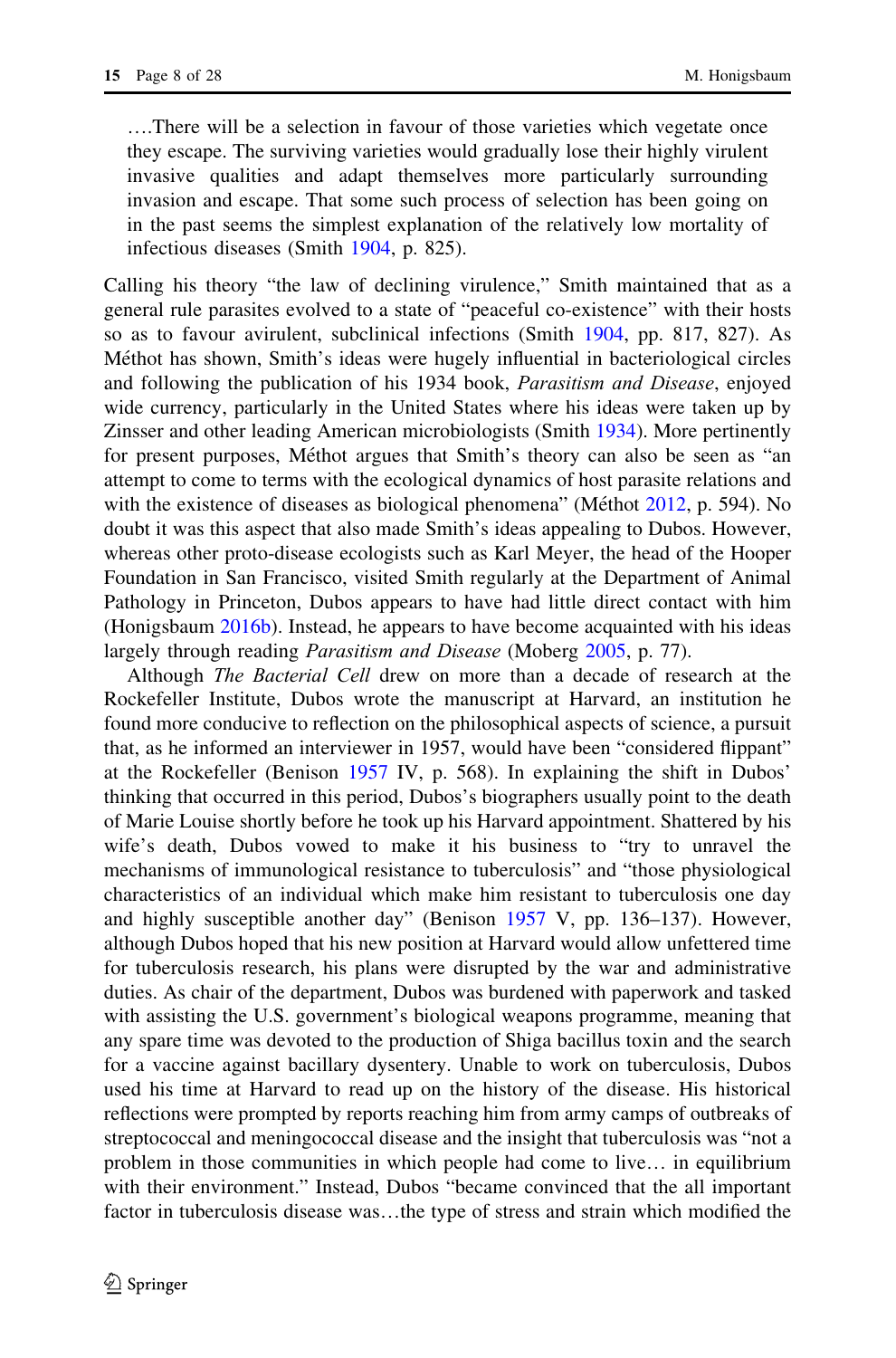resistance of the individual to infection or modified, for that matter, the resistance of an entire society to infection" (Benison [1957](#page-26-0) IV, pp. 561–562). This was the beginning of Dubos's interest in the physiological mechanisms of the host and the realization that ideas of immune balance offered another way of considering shifts in host–parasite interactions from virulence to avirulence and back again.

Another important influence on Dubos's thinking in this period were his conversations with his Harvard colleagues. Dubos arrived in Boston too late to meet Zinsser (1878–1940), the former head of Harvard's bacteriology department, who had died of leukemia in 1940. However, he enjoyed fruitful discussions with Enders (1897–1985). A former English graduate and philologist, Enders had joined Zinsser's laboratory in 1924 at the age of 30 and, after earning his doctorate, had become Zinsser's assistant and confidante, so much so that by 1939 he was credited as a co-author of the fifth edition of Zinsser's textbook on the principles of immunology. Determined to find a way to study viruses in the laboratory, in 1948 Enders, and his colleagues at Boston Children's Hospital, hit on a method of growing polio virus by inoculating it into material from aborted embryos and fetuses (Weller and Robbins [1981\)](#page-28-0). Until 1948, polio had stubbornly resisted cultivation in cell cultures and, with the exception of yellow fever, virologists had only been able to cultivate other viruses sporadically and with great difficulty. As Thomas Rivers, the director of the Rockefeller Institute and America's leading virologist remarked, Enders' discovery, was "like hearing a cannon go off" and cleared the way for scientists to grow other viruses in fetal tissue and develop new vaccines in the years ahead (Benison [1967](#page-26-0), p. 446).

Dubos does not say whether he discussed the cultivation of polio with Enders, mentioning only that he was impressed by Enders's ability to pepper their scientific discussions with classical allusions (Benison [1957](#page-26-0) IV, p. 570). However, Dubos was familiar with the textbook on immunology that Zinsser and Enders had co-authored with their colleague LeRoy Fothergill, and it is likely that one of the subjects would have been the nature of immunity and virulence. In the 1931 edition of his textbook, Zinsser had defined virulence as a germ's "power to invade" (Zinsser [1931](#page-28-0), p. 6). At the same time, he recognised that infection could be modified by "secondary factors," including the number or dose of infecting bacteria, their pathway into the body, and the "environmental conditions" pertaining in host tissue, and cited Smith's view that long-term associations between hosts and parasites tended to favor commensal states with pathogens of lowered virulence (pp. 3, 17). In particular, Zinsser highlighted the phenomenon of latent infections, pointing out how in the case of tuberculosis and syphilis, infectious bacteria could lie dormant in tissue without giving rise to disease, "yet, at a given moment, often without apparent cause, a characteristic inflammatory process may be ignited" (p. 26). By 1934, in the revised edition of the textbook edited with Enders and Forthergill, Zinsser was ready to abandon his former conception of virulence, arguing that it could no longer be regarded as equivalent to invasiveness as there were "many examples of virulent bacteria that do not ordinarily have the ability to invade tissues and vice versa." Instead, he advocated a more explicitly biological conception of disease as the interaction of "two living entities—the infectious agent and the host" (Zinsser et al.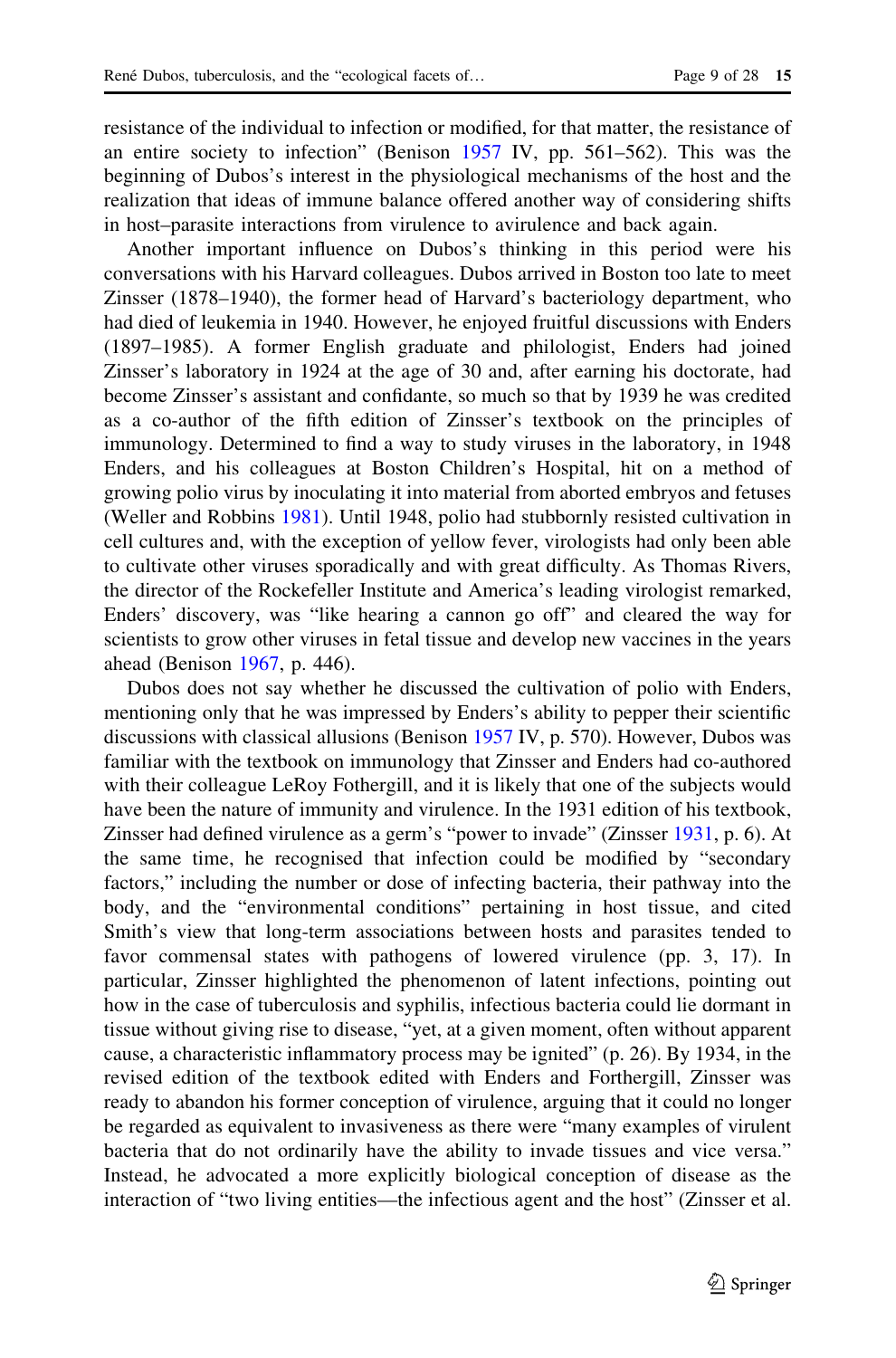[1939,](#page-28-0) pp. 1–5). In this way, Zinsser followed in the tradition established by Smith of thinking about host/parasite interactions in terms of balance or equilibrium. But while, 20 years later, Dubos would acknowledge that Zinsser and Enders's textbook had been one of his "Bibles" at Harvard, he claimed that the limitations of their immunological conception had already been apparent to him in the 1940s. This was because it was unable to account for certain disease phenomena, such as why resistance to tuberculosis frequently broke down under conditions of "psychological misery" or why, despite possessing neutralizing antibodies to the herpes virus, Dubos's lips "blossom[ed] with herpes blisters" every time he visited Washington.<sup>14</sup>

Though in interviews and his private papers and published writings, Dubos rarely cites Burnet, the French microbiologist also could not have failed to take note of the ideas outlined by the Australian medical researcher in his Dunham Lectures. Although there is no evidence that Burnet and Dubos corresponded on scientific matters or enjoyed regular intellectual exchanges, Dubos was a member of the Harvard committee that selected the Dunham Lecturer and his recommendation had been key to Burnet's invitation.<sup>15</sup> Moreover, on arriving in Boston on 4 January 1944 after a tour of leading American bacteriological laboratories that had begun at the Hooper Foundation in San Francisco 3 weeks earlier, Burnet made directly for Dubos's office where, according to Burnet's travel diary, they swapped notes on "evolution by emergence of persisting qualities… [and] mutation by loss theories for salmonellas, viruses and autotrophic bacteria."<sup>16</sup> In other words, they discussed the phenomenon of bacterial variation and evolutionary adaptations.

It was a theme that Burnet took up in his Dunham Lectures delivered over 3 days in January 1944. Burnet titled the series, "Some Virus Diseases of Man: Evolutionary and Ecological Considerations" (Burnet [1944](#page-26-0)). In the first lecture, Burnet presented an overview of the origins of infectious disease, before proceeding in succeeding lectures to more detailed discussions of herpes, poliomyelitis, and influenza. The lectures touched on several themes Burnet had first explored in Biological Aspects 4 years earlier, but now expanded and rendered in more technical language for a medical audience. The lectures also majored on virulence. Announcing his intention to broaden the "scope of ecology" so as to take in "the long-term historical aspects of the interaction between organism and environment, i.e. its evolution," Burnet argued that what the clinician or epidemiologist labelled disease was the result of variations in virulence due to one or a combination of three factors: the emergence of new virulent parasitic variants as a result of spontaneous genetic mutations; changes in the environment or in the habits of a host species; and

<sup>14</sup> Dubos, "Post prandial musings on resistance to infectious diseases," pp. 2–4.

<sup>&</sup>lt;sup>15</sup> In a letter to A. Baird Hastings, the head of the Dunham selection panel, Dubos wrote: "I know of no candidate who would be more suitable as a Dunham lecturer." Six days later, another panel member, Joseph C. Aub, reported: "Dr Dubos is enthusiastic about Burnet's work. He does not know him personally but work should be the criterion of a Dunham lecturer, not personality… I have not seen [Burnet's] bibliography, but I would take Dr. Dubos's opinion." Dubos to Hastings, 14 September 1943; Aub to Hastings 20 September 1943. Frank Macfarlane Burnet papers, Baillieu Library, University of Melbourne, "Correspondence re: Dunham Lectureship.".

<sup>&</sup>lt;sup>16</sup> Frank Macfarlane Burnet, "Notes on American Visit". Typed diary notes—American tour, 4 December 1943–1944. Frank Macfarlane Burnet papers, Baillieu Library, University of Melbourne.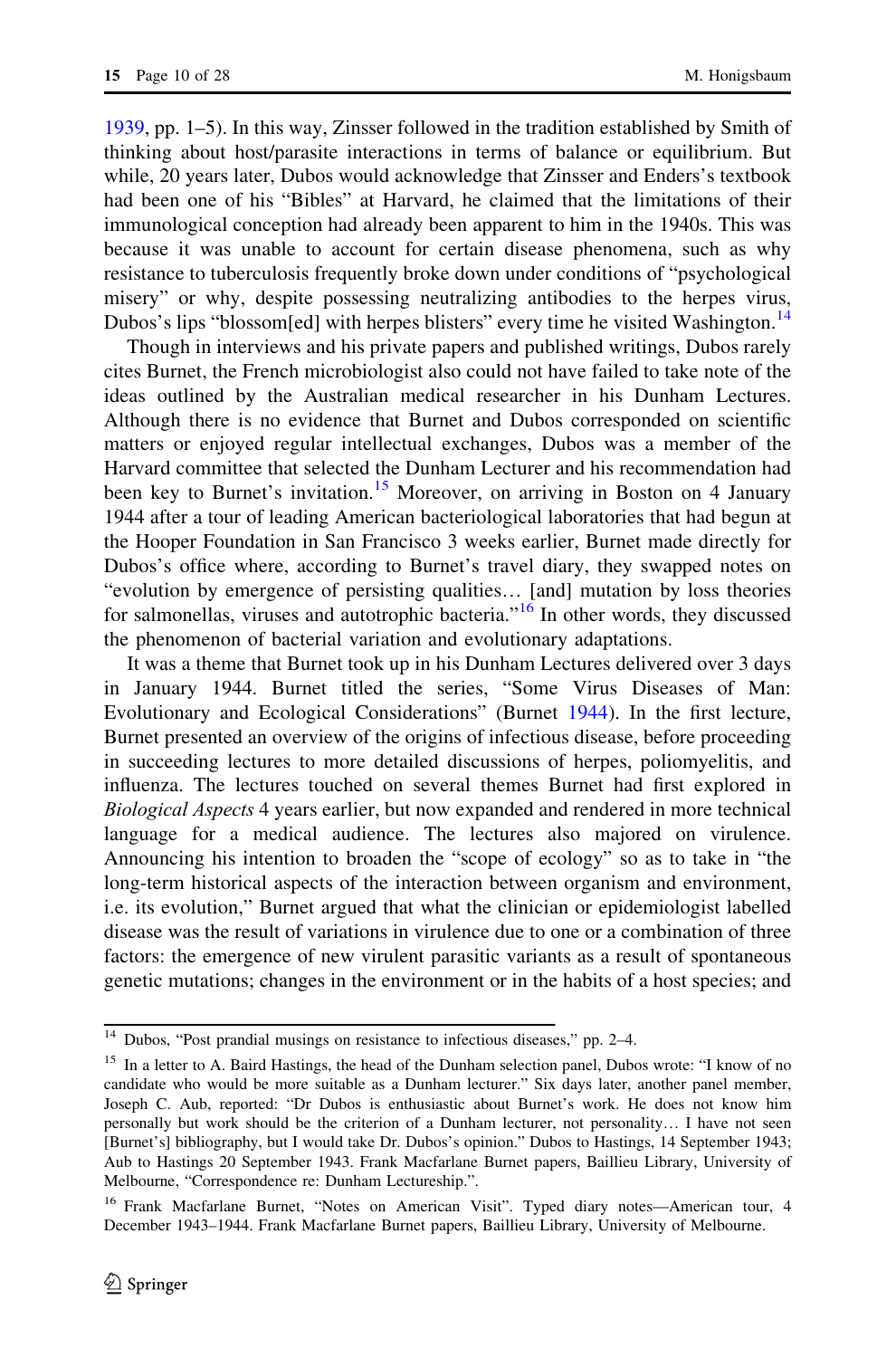the opportunity for the transfer of a parasite to a new host species. "Any or all of these may come into play to modify the type of disease toward greater or lesser virulence, to change its standard host or lead to its extinction" (Burnet [1944,](#page-26-0) pp. 2– 3). The problem was that, in practice, virulence was "extraordinarily difficult to define and in every actual instance requir[ed] careful analysis of the factors involved" (p. 7). Later, reworking these ideas for his book Virus as Organism, Burnet would place equal emphasis on random genetic mutations and the accidental transfer of saprophytic parasites to new hosts to which they had not had time to adapt. In the short term, he pointed out, such parasites might prove highly pathogenic to the host organism. However, Burnet argued that in the long term natural selection favoured commensal states characterised by low virulence as "an acutely fatal infection is… disadvantageous for the survival of the parasite"—a positioned that echoed Smith (Burnet  $1945$ , pp. 25–26).<sup>17</sup> Citing Meyer's work on psittacosis, Burnet also discussed the phenomenon of latent infections, arguing that such states reflected an advanced stage of parasitism or a "balanced interaction" between two species in which parasites persisted without causing excessive harm to their animal hosts, the highest state of all being what Burnet called the "ecological climax condition" (Burnet [1945](#page-26-0), pp. 28, 31).

Burnet borrowed this concept from the American plant ecologist, Frederick Clements (1874–1945) who had used it to explain how plants populate landscapes. In Clements's dynamic ecology, the climax community designated the final stage of a series of vegetative successions at which a plant community could perpetuate itself until an external event, such as sudden change in climate, disturbed the equilibrium, after which the plant community would inevitably progress to the same climax state again (Worster [1994](#page-28-0), pp. 205–221). Another key influence on Burnet's scientific approach to ecology was his engagement with the ideas of Thomas Huxley's former student, the Oxford animal ecologist Charles Elton. In particular, Anderson's cites the influence on Burnet of Elton's [1927](#page-27-0) book, Animal Ecology, in which Elton described the role that competition for food and other economic resources within ecological niches played in the regulation of animal numbers, and his *The Ecology of Animals*, in which, focusing on overcrowding and "overparasitization," he outlined a theory in which epidemics acted as "automatic checks" on animal populations (Anderson [2016](#page-26-0), pp. 247–248; Elton [1927,](#page-27-0) [1966](#page-27-0), pp. 54–  $55)$ .<sup>18</sup> The key point is that the frame through which Burnet viewed these ecological interactions was at the level of populations, not the individual. In this way, Anderson argues, his ecological studies helped underwrite "a complex, biologically informed epidemiology" (Anderson [2004](#page-26-0), p. 39).

However, Burnet's epidemiological focus also meant that he tended to see ideas of immune balance in similar population-wide terms. This conception did not extend to the level of the ecology of the individual, however. Here, as Swiatczak has shown, ideas of balance ran counter to the other strands of Burnet's ecological and

<sup>&</sup>lt;sup>17</sup> The example Burnet gave of such and "accidental" transfer was when a parasite that had evolved to become a saprophyte in the alimentary tract of a blood-sucking insect was accidentally transferred to man via an insect bite.

<sup>&</sup>lt;sup>18</sup> Burnet's debt to Elton is particularly evident in *Biological Aspects* where he argues that microbiology could be considered a branch of "animal ecology" (Burnet [1940,](#page-26-0) p. 4).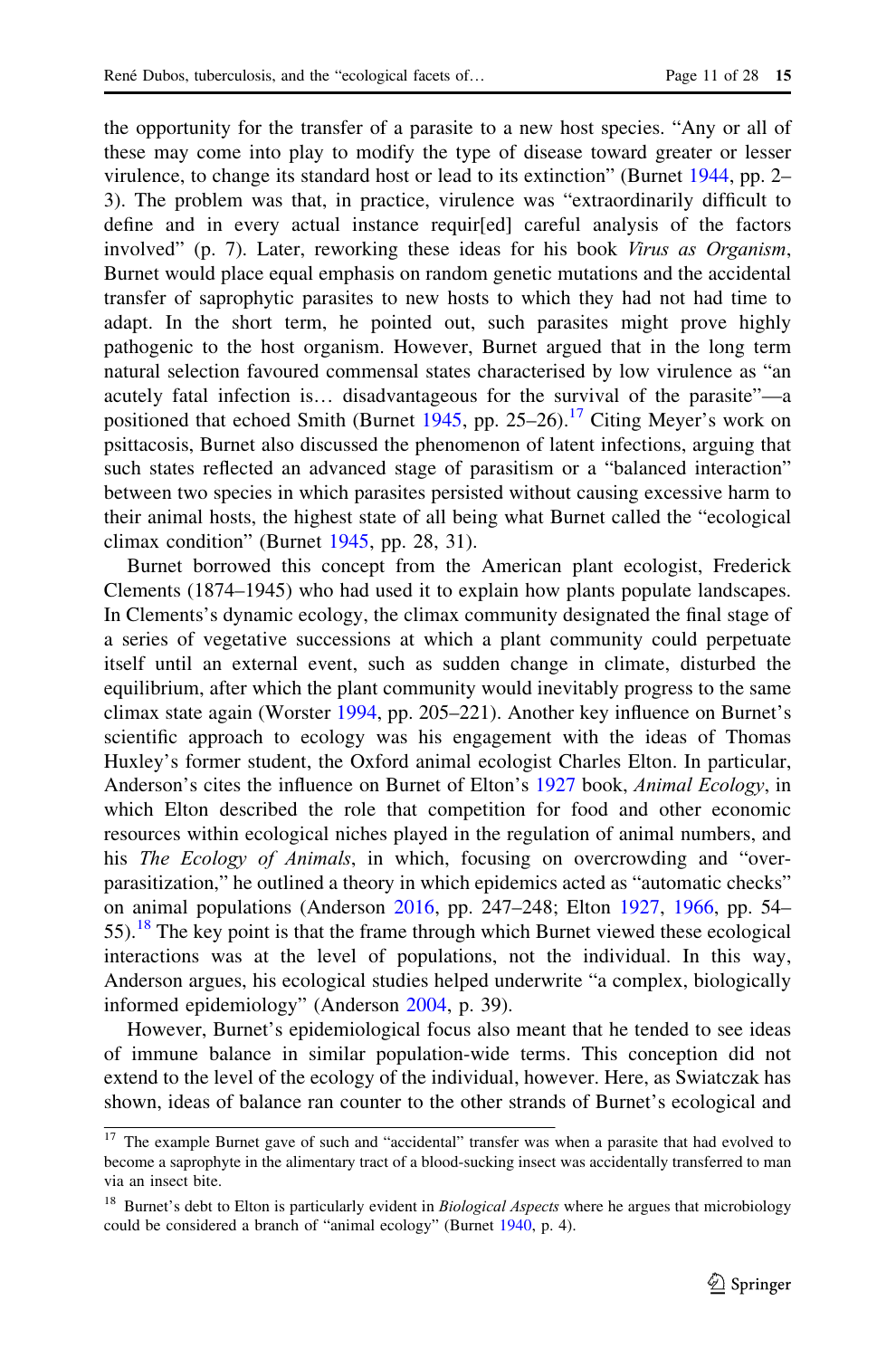immunological thought, notably his clonal selection theory of antibody production with its paradigmatic mechanism of self/nonself discrimination (Swiatczak [2014\)](#page-28-0). As we shall see, this set Burnet on a very different ecological trajectory to Dubos.

Zabusky speculates that Dubos may have originally learned of Burnet's work through a lecture at the Harvey Society in 1940 in which Meyer, who had begun corresponding with Burnet in the 1930s, had referred to Burnet's studies of psittacosis and suggested that infection might be more profitably studied "as a branch of academic biology" (Zabusky [1986](#page-28-0), p. 70; Meyer [1939](#page-27-0)–1940, p. 92).<sup>19</sup> Before recommending Burnet as a Dunham Lecturer, Dubos must certainly have familiarised himself with Burnet's work on virus cultivation and virus diseases as his correspondence with the chair of the selection makes it clear that he held Burnet in the highest regard (*op. cit.*, note 15). Certainly Burnet's lectures, which were attended by more than 400 people, reflected well on the medical faculty. Afterwards, Dubos hosted a lunch party for Burnet and they continued their discussions, prompting Burnet to describe Dubos as a "kindred soul."<sup>20</sup>

It was also at Harvard that Dubos met the biologist and chemist Jeffries Wyman and was challenged by Wyman to explain the basis of Pasteur's influence and fame "since he never did discover any fundamental laws for which the nineteenth century is so well known" (Benison [1957](#page-26-0) II, p. 2). According to Moberg, as a student Dubos had been sceptical of claims that Pasteur should be viewed as a scientific visionary and great benefactor to mankind (Moberg [2005](#page-27-0), pp. 98–99). Writing Pasteur's biography in 1948 gave Dubos a new appreciation of the French microbiologist and the tension he detected between Pasteur's experimental choices and the wider scientific questions that informed his pursuit of knowledge. However, it was not until 1976, when Dubos came to write a new introduction to the book and had a chance to reflect on the parallels with his own career, that he would also realise that Pasteur's science had contained ideas similar to his own and argue that he deserved to be seen as an ecologist manqué (Dubos [1976a](#page-26-0)).

Trained in physics and organic chemistry, Pasteur had been studying crystals and optical rotation when he became fascinated by fermentation and suggested a spontaneous role for microbes. From this he was drawn inexorably to the study of the microbial causes of infectious disease and the development of vaccines against anthrax and rabies, but, Dubos argued, at almost any point in his scientific career Pasteur could have taken a different path. From the beginning of his biological investigations, Pasteur had realised that the morphology and chemical activities of microbes were profoundly influenced by their environment, Dubos explained.

<sup>&</sup>lt;sup>19</sup> Meyer's paper appeared in the same Harvey Society volume as a paper by Dubos on the utilization of microbes in the study of biological problems (Dubos [1939–](#page-26-0)1940). Dubos most likely became aware of Meyer's research while devising an aeration column for the production of large quantities of Shiga bacillus toxin for the United States biological weapons programme—research that prompted Meyer to write to E. B. Fred, who was coordinating research on potential biowarfare agents, to request that the Harvard researcher forward instructions for the column to the Hooper Foundation so that he could use it in his work on plague. Thereafter, Meyer referred to his Harvard and Rockefeller colleague as "Brother Dubos". Karl Meyer Papers, Bancroft Library, Berkeley. BANC 76/42cz, Box 11, "General correspondence—plague project work."

<sup>20</sup> Burnet to Linda Burnet, 16 January 1944. Frank Macfarlane Burnet Papers, Baillieu Library, University of Melbourne.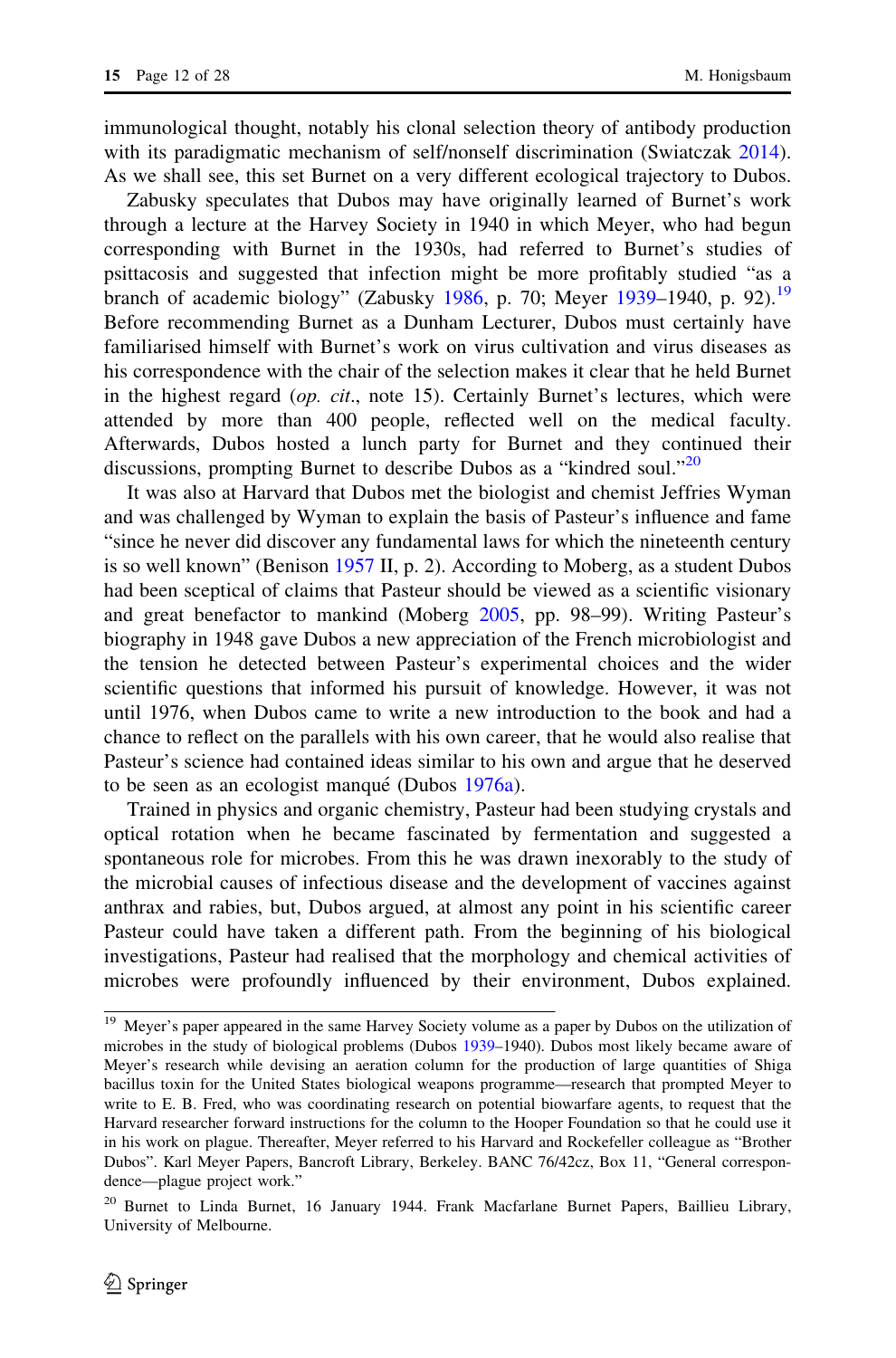Indeed, in his very first paper on the fermentation of lactic aid, Pasteur had observed how bacteria responded differently depending on whether solutions were acid or alkaline. Similarly, in his studies of silkworms he found that the same microbe could cause two different diseases, *pébrine* and *flacherie*, depending on the levels of heat, humidity, oxygen and nutrition. This preoccupation with the physiochemical characteristics of microbial environments, or what Pasteur referred to as the "terrain," never left him. "I now see more clearly than I did when writing Pasteur's biography that the magnitude of his theoretical and practical achievements derives in large part from the fact that his conceptual view of life was fundamentally ecological," Dubos asserted in 1976 (Dubos [1976b](#page-26-0), p. xxx).

#### 2 Tuberculosis and the "extremely complex property" of virulence

Whatever the influence of Pasteur, Burnet, and the other thinkers he encountered at Harvard, by the time Dubos returned to the Rockefeller Institute in July 1944 microbes were no longer his central concern. Instead, the study of microbes had become a means to answering wider questions about the nature of virulence and the influence of physiological and other host conditions on resistance and susceptibility to disease. Dubos would refine these thoughts in The Bacterial Cell, which was published after his return to the Rockefeller, but his earliest statement of his new approach came at a symposium on wartime advances in medicine in New York in April 1944, 3 months before he left Harvard, in which he surveyed some of the research "trends" he considered important to the future control of infectious diseases (Dubos [1944\)](#page-26-0). Foremost amongst these was a better understanding of "the nature of virulence and the genesis of epidemics" (p. 208). The achievement of vaccines against smallpox, yellow fever, plague, and tuberculosis, Dubos believed, coupled with Pasteur's brilliant showmanship, had blinded medical researchers to the limitations of germ theory. The discovery of the etiological agent of an infection was only the first step to understanding the course of infectious disease processes. In future, he predicted, the development of reliable vaccines and long-lasting chemotherapeutic agents would depend on a better understanding of the "many sided relationship between the pathogen and the host" and the "extremely complex property" of virulence (p. 208). For instance, in vitro studies had shown that the virulence of streptococci was associated with certain cellular constituents of the bacteria. However, the possession of these cellular elements was not sufficient to make the bacteria "fully virulent," but was dependent on various "elusive elements" that were lost when the bacteria were cultivated in artificial media (p. 209). Moreover, highly pathogenic strains might possess a low degree of communicability, and, conversely, highly communicable strains might cause little disease. As an example, Dubos pointed to the fact that, during the war, it had been noted that strains of streptococci and meningitis were frequently present in military camps without giving rise to outbreaks. It was also well known that some families exhibited greater susceptibility to tuberculosis. Moreover, there was reason to believe that nutritional deficiencies, hormonal imbalances, and stresses associated with war also played a role in resistance and susceptibility to infection (Dubos was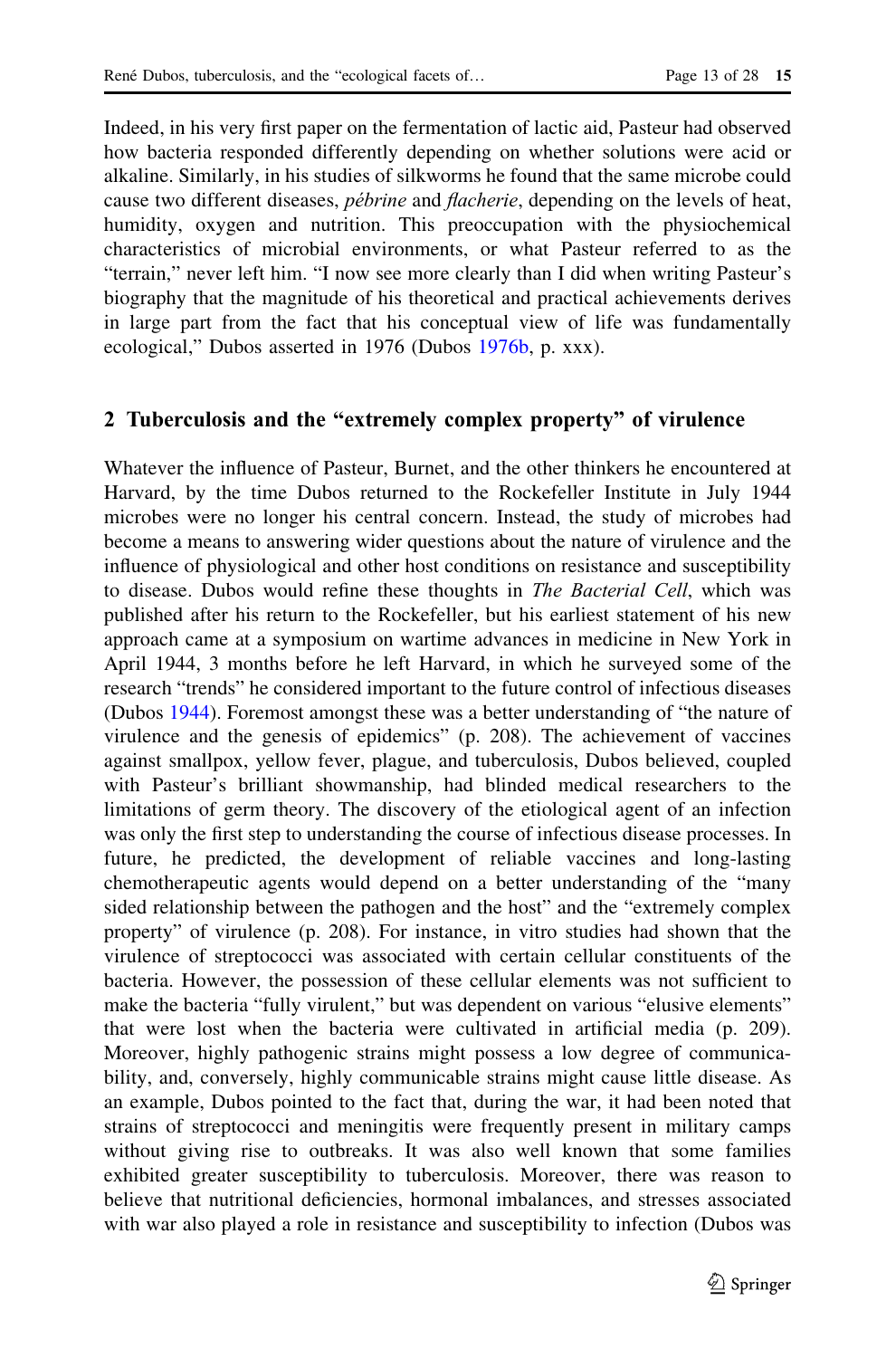no doubt thinking of the death of his wife here). Instead, Dubos urged a closer study of the physiological factors governing host resistance, suggesting that it was "through a disturbance of the normal physiological processes of the host that pathogenic organisms cause those symptomatic and pathological manifestations which characterize each individual infectious disease." Ignorance of these factors, he thought, was due to the fact "since the beginning of the microbiological era, the study of infection has been almost exclusively limited to the immunological aspects of the host–parasite relationship." In short, it was only by "returning to the main channels of biological and biochemical philosophy [that] the student of infection will achieve a more complete picture of the many reactions by which the host responds to the special stimuli exerted by the parasite." (pp. 212–213).

In theory, Dubos's interest in bacterial variation and virulence put him closer to the British tradition of experimental epidemiology, with its emphasis on the incorporation of statistical methods into bacteriology, than the thought styles and experimental methods that predominated at the Rockefeller. Whereas British interwar epidemiologists had sought to explain the rise and fall of epidemics in terms of disturbance of equilibrium models and by embracing the possibility of variations in bacterial virulence, Rockefeller researchers had stressed the homogeneity of bacteria and argued that factors other than changes in virulence were responsible for epidemics. As Amsterdamska has argued, this had as much to do with differences of "thought style" and the Rockefeller's preference for laboratory studies where variations in host susceptibility could be keep to a minimum by using standardized mouse populations bred expressly for experimentation. By contrast, British researchers thought that the Rockefeller's procedures for testing virulence and culturing bacteria were too removed from the conditions that pertained in nature and might not give an accurate picture of human epidemics (Amsterdamska [2004,](#page-25-0) pp. 499–503). Ironically, Dubos who shared this scepticism about the laboratory as an analogue for nature, would use similar bacteriological methods and laboratorybred mouse populations to explore the very questions that had animated British experimental epidemiologists: namely, the relationship of bacterial virulence to changes in host resistance or susceptibility and changes in the environment.

Encouraged by the institute's new director, Herbert Gasser, a biologically minded physiologist and Nobel laureate, Dubos decided to focus on the metabolism of the tubercle bacillus with a view to better understanding the pathogenesis of the disease. To staff his laboratory he brought two researchers who had gone with him to Boston, Cynthia Pierce and Letha Jane Porter (Porter had read The Bacterial Cell in draft and would become Dubos's second wife in 1946). Other key recruits included Gardener Middlebrook, a physician from Harvard; Merrill Chase, a researcher recruited from Karl Lansteiner's laboratory; and Bernard Davis, a physician and bacterial geneticist on loan from the United States Public Health Services' new Tuberculosis Control Division.

Dubos initially embarked on a comparative study of the physiology of virulent and avirulent tubercle bacteria with a view to discovering a specific component that rendered the bacillus dangerous. The study was explicitly modelled on Avery's investigations of the polysaccharide capsule of the pneumococcus. In 1917, Avery and Alphonse Dochez had demonstrated that pneumococcal bacteria were type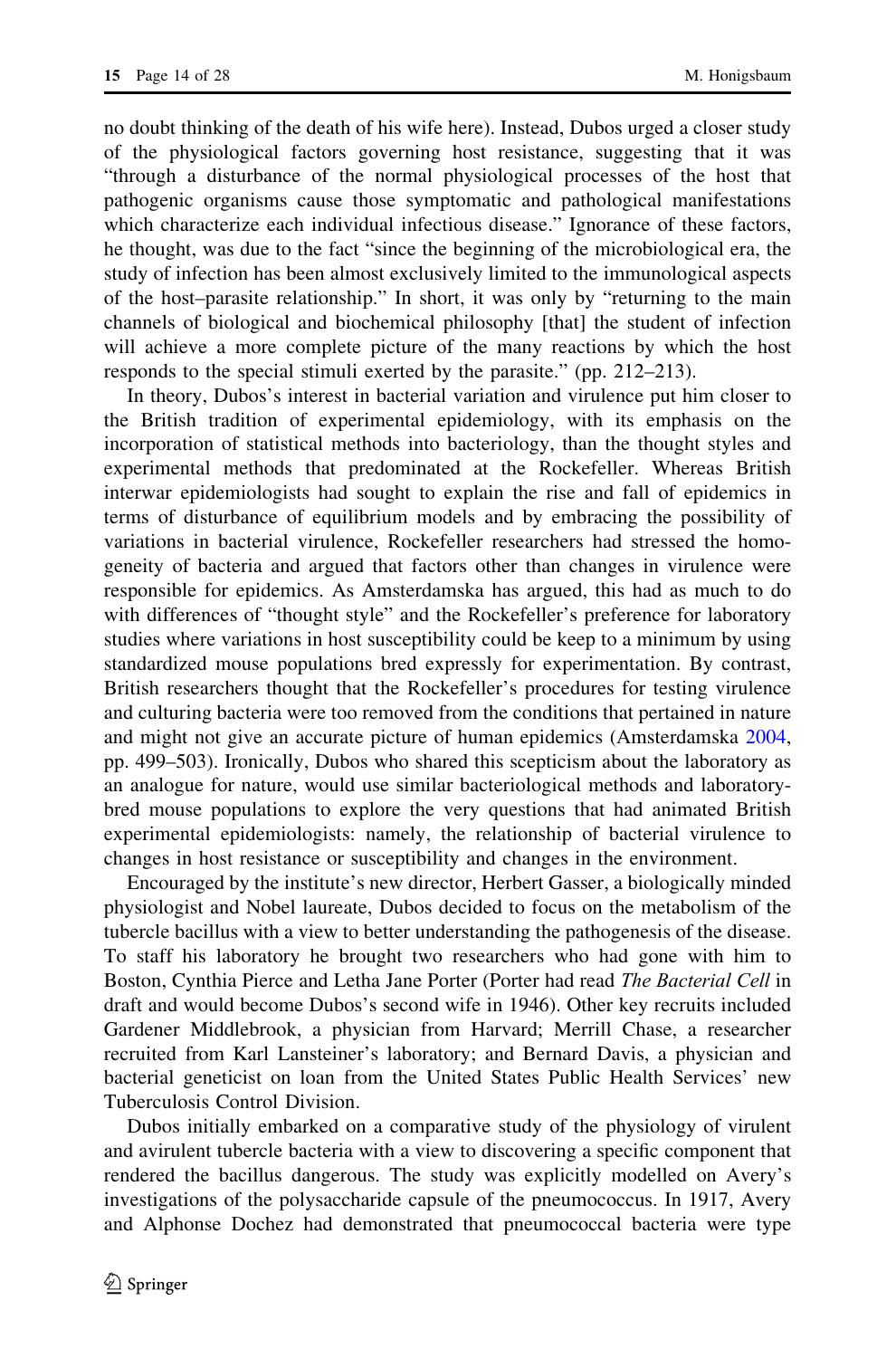specific and that this specificity was due to a soluble substance—SIII for short—that was an essential component of virulence. Avery and his co-workers further demonstrated that this substance was composed of polysaccharides that enabled the pneumococcus to resist phagocytosis and which gave the capsule its characteristic smooth and shiny appearance.<sup>21</sup> At the time, the finding that not only proteins but carbohydrates were involved in virulence was a major advance. But as Dubos explained in his 1948 lecture, even more important was the way that Avery's immunochemical approach had shown that virulence and immunity could be analyzed in terms of a "few highly specialized components" of parasitic cells (Dubos [1948](#page-26-0), p. 176). Dubos hoped that, as with his discovery of the SIII enzyme, this approach would yield a reliable prophylactic against tuberculosis. One problem with the BCG vaccine was that it had been produced from a live attenuated strain of bovine tuberculosis, presenting a theoretical risk that it could return to virulence, and had never gained wide acceptance in the US due to opposition from the Trudeau Society (op. cit., note 1). If Dubos could identify a chemical constituent of the human tuberculosis bacillus that protected it from attack, he theorized it might be possible to induce a state of immunity using killed tubercle bacteria, which would be safer than a live vaccine. At the same time, spurred by Marie Louise's death, Dubos set out to discover what disturbances in the host's environment converted a latent infection into an active case of tuberculosis.

In addition, Dubos decided to investigate a more mundane aspect of tuberculosis research: namely, the difficulty of culturing tubercle bacilli in the laboratory. Mycobacterium tuberculosis is a rod-shaped bacillus notable for its thick waxy cell wall and slow growth. Under optimal laboratory conditions it requires up to 24 h to undergo one cycle of replication and it can take 2 weeks for a visible colony of mycobacteria to appear on a solid culture medium. The bacillus is also aerobic—it reproduces best in tissues such as the lung that are rich in oxygen, and also spreads easily in the air. In Dubos's laboratory, where experiments were conducted at open benches and researchers often used unplugged pipettes, this made it an extremely risky organism to work with.

In order to conduct quantitative experiments, Dubos required a uniform colony of bacteria, but on standard culture media the bacilli grew slowly in large undifferentiated clumps, meaning mycobacteria inside the clumps were exposed to different growth conditions than those on the outside. While visiting the laboratory at the sanatorium in the Adirondacks where Marie Louise had convalesced in 1942, Dubos had observed that this clumping was due to fatty substances on the surface of the bacilli that resisted wetting. In order to study the bacilli, microbiologists ground these clumps, or pellicles, into smaller and smaller particles. However, Dubos observed, this operation was "rather clumsy and somewhat dangerous" and led to the mixing together of bacteria that had grown under "extremely different environmental conditions" (Benison [1957,](#page-26-0) II, p. 11). The result was a heterogeneity of cultured strains, whereas what was needed was a way of fostering the diffuse growth of homogenous bacilli, i.e. either entirely virulent or avirulent bacteria.

 $21$  For a summary of Dochez and Avery's investigations see Dubos ([1976c](#page-26-0), pp. 103–108, 116–123).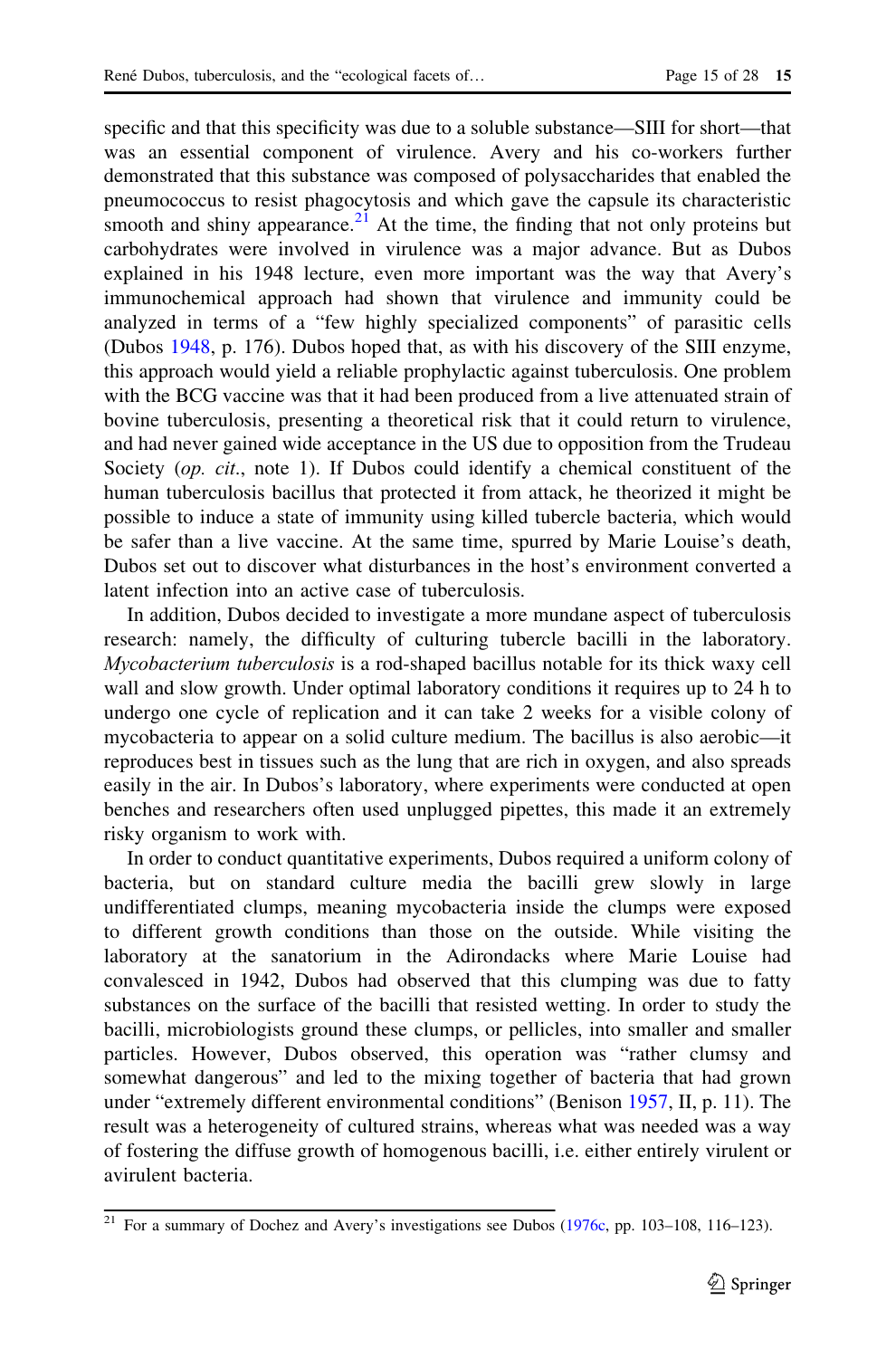In 1946 Dubos solved this problem by adding a commercial detergent, Tween, to the growth media, enabling the production of uniform cultures of young mycobacteria that he separated into virulent and avirulent groups based on observable morphological and chemical differences (virulent bacilli grew in serpentine cords and bound to neutral red dyes, whereas avirulent bacilli grew without any orientation) (Dubos and Davis [1946](#page-26-0); Dubos and Middlebrook [1948;](#page-27-0) Middlebrook et al. [1947\)](#page-27-0). This was a major technical advance in that it gave highly reproducible results and in succeeding years the new growth media were used to develop more rapid assays for tuberculosis, to test the mycobacteria for drug sensitivities, to explore the viability of strains of the BCG vaccine, and to search for virulent and immunogenic components. By the later 1940s they were also being used to establish experimental infection models in mice. In these endeavours Dubos was greatly aided by another recruit to his laboratory: Frank Fenner.

In 1948, Burnet had written to Dubos to ask whether he would be willing to host Fenner at his laboratory. By that time Fenner had been at the Walter and Eliza Hall Institute in Melbourne for 2 years. There, he had impressed Burnet with his studies of ectromelia, a virus that Burnet had established was related to smallpox and which Fenner had demonstrated produced a similar pox-like rash in mice, and Burnet was now eager for his protégé—"the best recruit we have had to microbiology in Australia for ages"—to gain experience abroad.<sup>22</sup> Dubos was happy to oblige and in the spring of 1948 Fenner arrived at the Rockefeller on an 11-month fellowship. He found his new working conditions liberating. "Dubos was quite different from Burnet," he wrote. Whereas Burnet was a "dominating" hands-on scientist, Dubos "didn't work at the bench at all, himself." Instead, Dubos surrounded himself with a small group of post-doctoral students. "At the end of the day he would ask everybody what they were doing and erect an inverted pyramid of speculation on a point of fact," Fenner recalled. "It would often collapse, as you can imagine" (Blyth [1992–](#page-26-0)1993). Nonetheless, Fenner found Dubos "a man of wide vision," one who, "like Burnet… combined an interest in the specific properties of microorganisms with a deep appreciation of the ecology of disease." Both men were also "exceptional talents, each of whom saw much further than the immediate laboratory experimentation of which they were nevertheless masters<sup> $23$ </sup> Little wonder then that Fenner would later describe Burnet and Dubos as his most important intellectual influences and keep pictures of both men on his desk at the John Curtin School of Medical Research, in Canberra.<sup>24</sup>

Knowing that Dubos was interested in mycobacteria, Fenner brought two strains recently isolated in Melbourne, M. ulcerans and M. balnei. These mycobacteria proved "very interesting" in that they produced severe skin lesions but due to temperature restrictions did not multiply when taken into the body (Blyth [1992](#page-26-0)– 1993). Soon Fenner was making other contributions to Dubos's laboratory. Refining

<sup>&</sup>lt;sup>22</sup> Scientific staff biographical files, Rockefeller University Records, FA260, Box 10, Folder 27. "Fenner, Frank J., 1948–1949."

<sup>&</sup>lt;sup>23</sup> F. Fenner, "A lateral arabesque—from virology to environmental science." Unpublished lecture, 1974, p. 4. Frank Fenner Papers, Basser Library, Australian Academy of Sciences, Canberra. Box 9, Folder 11/4B "Lectures and Unpublished Articles, 1974."

<sup>&</sup>lt;sup>24</sup> Stephen Boyden, information to author, 16 March 2017.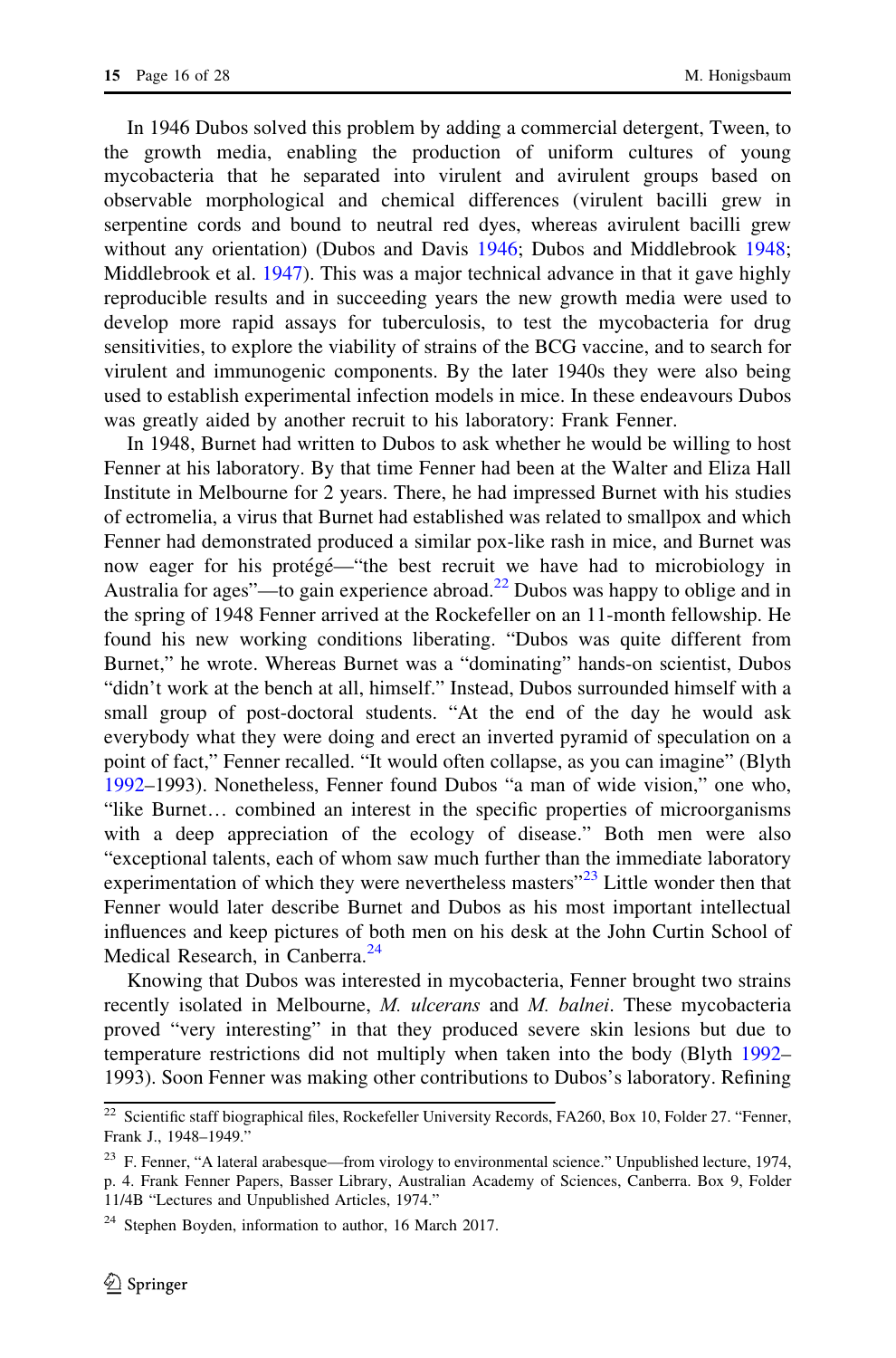Dubos's new rapid dispersed culture method for tuberculosis, Fenner first helped develop a more reliable assay for counting viable tubercle bacilli (Fenner et al. [1949\)](#page-27-0). Next, he and Dubos adapted the dispersed culture technique to measure the biological effects of the bacilli in the BCG vaccine. In so doing, they demonstrated for the first time that the vaccine contained several substrains that differed in their morphology, growth requirements and immunizing power. Not only that but the vaccine was unstable, containing mixed populations of virulent and avirulent bacilli. Subsequent experiments conducted by Dubos's laboratory suggested that BCG achieved its immunizing effect by encouraging the BCG culture to multiply in host tissues where it caused a self-limiting disease. This meant that the most virulent bacilli were both the most effective and, potentially, the most dangerous (Dubos et al. [1950b\)](#page-27-0). After making this discovery, Dubos, Fenner, and Pierce developed guidelines for the standardization of BCG vaccines worldwide (Dubos and Fenner [1950;](#page-26-0) Dubos et al. [1950a\)](#page-27-0). Since then it has been found that while the vaccine does not prevent the reactivation of latent pulmonary TB, it protects children against disseminated TB in the environment and is extremely safe, hence its continued recommendation by the WHO in national childhood immunization programmes (Tang et al.  $2016$ ).<sup>25</sup>

Dubos's group also demonstrated that virulent bacilli were immediately immobilized by the host's leucocytes, while avirulent bacteria were unaffected, and developed a test—known as the "cord factor test"—which showed that virulent bacilli grew in long serpentine cords, while avirulent strains grew in a disoriented manner in clumps (Middlebrook et al. [1947](#page-27-0); Martin et al. [1950\)](#page-27-0). Dubos further demonstrated that certain substances present in the in vivo environment, such as short chain organic acids, exerted an inhibitory effect on the growth of tubercle bacilli, while other substances, such as serum albumin, promoted their growth. In this way, Dubos was able to show that the "physiochemical environment prevailing in and around the tuberculosis lesion is of paramount importance in determining the course of the infectious disease process" (Dubos  $1952$ , p. 640).<sup>26</sup>

However, perhaps Dubos's most significant contribution came from his exploration of the physiological characteristics that govern a host's susceptibility and resistance to infection. The animals chosen for these experiments were a colony of albino mice, labelled NCS, that had been maintained continuously at the Rockefeller for 40 years and which Dubos had selectively bred in germ-free conditions.<sup>27</sup> Using these colonies, Dubos was able to show that certain strains of tubercle bacilli were virulent in the NCS mice while others were not. By controlling

<sup>&</sup>lt;sup>25</sup> WHO, "BCG Vaccine." <http://www.who.int/biologicals/areas/vaccines/bcg/en/>. Accessed 6 May 2017.

<sup>&</sup>lt;sup>26</sup> Dubos's insights are supported by modern TB researchers who recognise that the caseating granuloma is the characteristic lesion of all TB infections and that immunity is mediated by macrophages and T cells that enhance granuloma function. However, scientists are still unable to explain why immunity to infection does not enable susceptible humans to resolve lung function and prevent development of the disease (Hunter [2016](#page-27-0)).

<sup>&</sup>lt;sup>27</sup> R. Dubos, "Infection in 'disease free' animals." Health Research Grants and Annual Reports, The Rockefeller Institute, 1962. René Dubos Papers, Rockefeller University Archives, RU 450 D851, Box 54, Folder 1.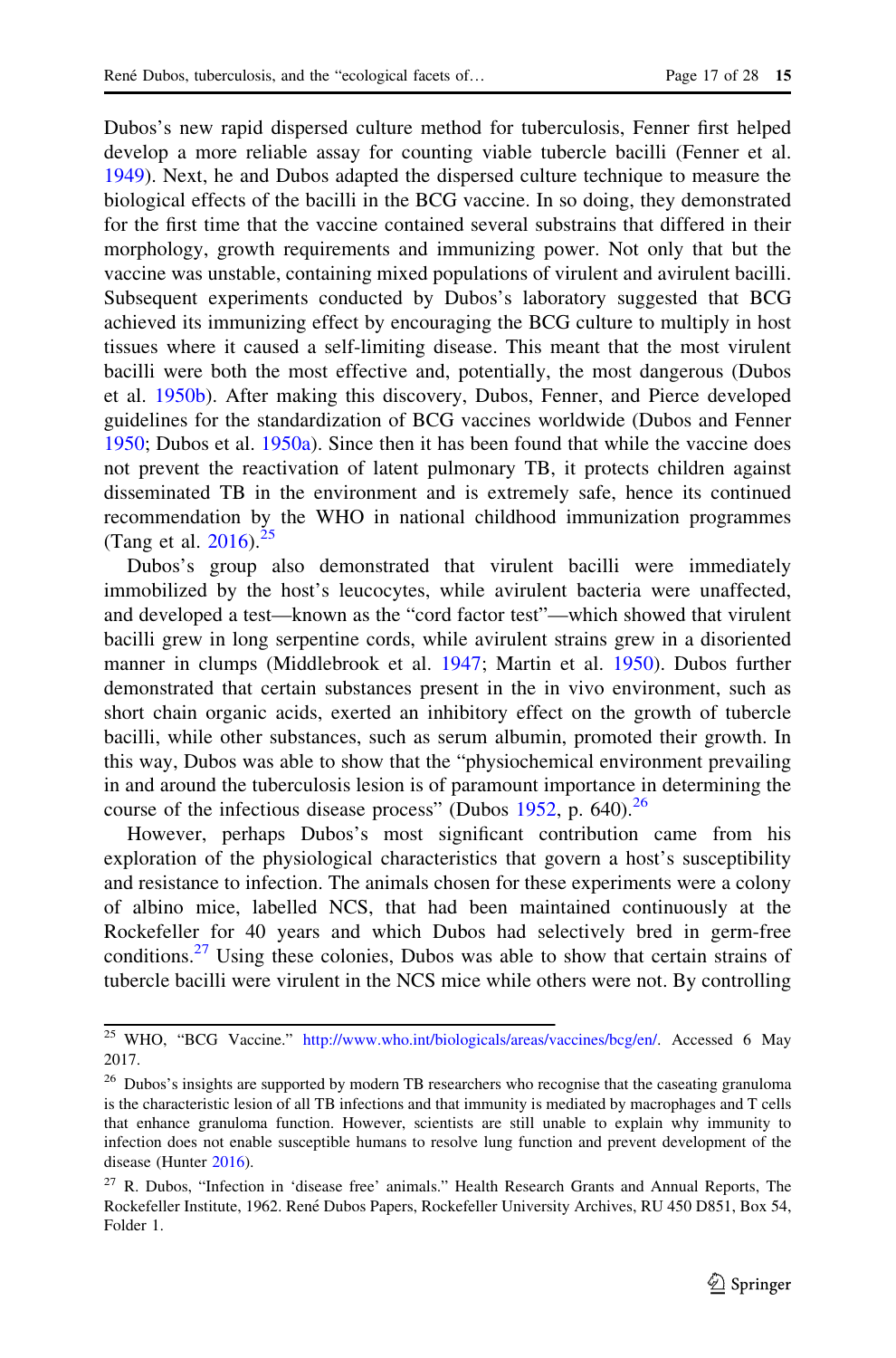their intake of nutrients, he also demonstrated that the composition of diets markedly affected the survival of infected mice by causing non-specific physiological disturbances or stresses (Dubos and Pierce [1948](#page-27-0)). Other non-specific stresses included inoculation with bacterial endotoxin (Schaedler and Dubos [1961\)](#page-28-0). Such stresses did not involve localized mechanisms but instead created an "in vivo environment favorable for the survival and proliferation of staphylococci and tubercle bacilli, as well probably as of other microbial agents" (Smith and Dubos [1956,](#page-28-0) p. 118). Moreover, whereas mice placed on restrictive diets were initially susceptible to disease, they rapidly recovered their resistance once they had adapted to their new dietary environment (Schaedler and Dubos [1956](#page-28-0)).

This research was crucial to Dubos's developing ecological ideas as it pointed to the role of wider environmental factors in the disturbance of biochemical processes involved in the regulation of equilibrium states. In *The White Plague*, the Duboses had highlighted the role of social, economic, cultural and psychological factors in the manifestation of tuberculosis through the ages (Dubos and Dubos [1987](#page-26-0)). The central message of the book was that tuberculosis could not be explained by the presence of the microbe alone and that it was only through long familiarity with the disease that communities had evolved resistance. As Dubos told an interviewer in 1957: "These tubercle bacilli are … all around us, they are a ubiquitous component of our environment. The very fact that man has survived as a species means that through ordinary adaptation he has achieved some sort of balance, or equilibrium with the tubercle bacillus (Benison [1957](#page-26-0) V, p. 151).

Dubos was well aware that his germ-free mice could not be taken as an analogue for nature and that tuberculosis might behave very differently under natural conditions and in other animals. As he informed the same interviewer, the mice "merely serve as experimental models to study the agencies or the accidents of human life that disturb the normal state under which we can be at peace with the potentially pathogenic agents in our environment." By the later 1950s, however, Dubos could also cite evidence for his views from an "amazing" natural experiment underway in Australia conducted by his former laboratory assistant (Benison [1957](#page-26-0) V, p. 154).

On returning to Australia in 1949, Fenner had become professor of microbiology at the John Curtin School, in Canberra. There, at Burnet's instigation, in 1951 he launched a ground-breaking study of myxomatosis in Australia's wild rabbit population, showing how under conditions of epizootic transmission attenuated strains of the myxoma virus enjoyed a selective advantage, most likely because by enabling their hosts to live longer they afforded greater opportunities for onward transmission of the virus by mosquitoes (by contrast, virulent strains, by killing rabbits rapidly, afforded fewer opportunities for horizontal transfer). Dubos was greatly interested in Fenner's study of what he called "host-parasite ecology."<sup>28</sup> When myxomatosis was first introduced to Australia in 1950, the virus had proven highly lethal, but by the time Fenner became involved there were suggestions that it

<sup>&</sup>lt;sup>28</sup> The phrase appears in a letter from Frank and Bobbie Fenner to Dubos on 21 December 1970. "Biographical Material, 1975–1981." René Dubos Papers, Rockefeller University Archives, RU 450 DA51, Box 1, Folder 2.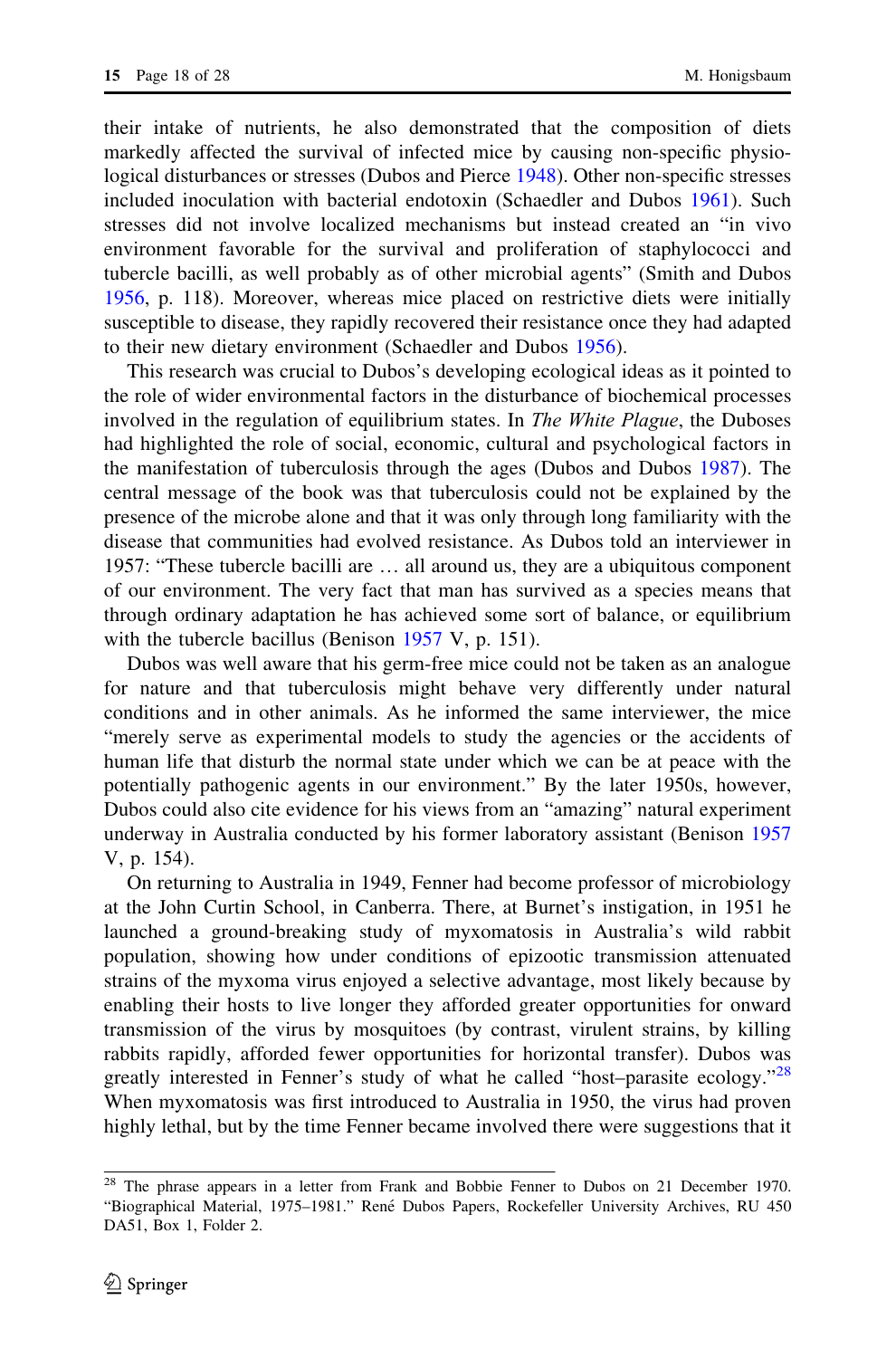was becoming less so, though whether this was due to a variation in the virulence of the virus or genetic factors was unclear (Anderson [2017\)](#page-26-0). Dubos quickly grasped the significance of Fenner's study. "For all the reasons that you know, I am most excited in your story of the outbreak of myxomatosis," he wrote Fenner in March 1951. "I hope you will keep me informed."<sup>29</sup> Following his return to Australia in 1949, Fenner had continued exchanging notes on tuberculosis with Dubos, with Dubos informing Fenner in May 1950 that he was close to demonstrating how inflammatory reactions interfered with the growth of virulent strains of the bacilli.<sup>30</sup> In response, Fenner began sketching a review of the bacteriological and immunological aspects of BCG vaccination and went on to praise Dubos's mice studies as approaching "closer to the ideal method of determining virulence".<sup>31</sup> Fenner completed the review for the journal Advances in Tuberculosis Research just in time as by March 1951 all his energies were need for his myxomatosis study (Fenner [1951;](#page-27-0) Fenner & Ratcliffe [1965\)](#page-27-0). What made Fenner's study of myxomatosis so important to Dubos was that it provided a model for how other formerly virulent microbial diseases, including tuberculosis, had first presented in human populations before evolving towards equilibrium. Thus, addressing the Canadian Medical Association in 1958, Dubos described how when plains Indians migrated to a reservation in Saskatchewan in the late nineteenth century the annual death rate from tuberculosis had been 90% and more than half the families had been eliminated in the first three generations. However, by the fourth generation mortality from tuberculosis had fallen substantially and only 1% of Indian children raised on the reservation were exhibiting signs of illness. Eskimos and Polynesian islanders had suffered similarly dramatic die-offs when first confronted with pathogens introduced by European and American settlers. The only reason why tuberculosis presented a less acute problem in the Western World than in the past, Dubos explained, is "that we are fortunate beneficiaries of the tremendous selective process brought about by the widespread epidemics of a few generations ago" (Dubos [1958,](#page-26-0) p. 448). However, as Dubos warned in a popular article in Scientific American, such infections persisted in a latent state and resistance to them could only be counted on in the "narrow range of conditions constituting the 'normal' environment in which the population has evolved" (Dubos [1955,](#page-26-0) p. 34). "Any shift from the normal is likely to render the equilibrium unstable," he argued, before concluding that virulence could no longer be regarded solely as a property of microbes but was now "coming to be thought of as ecological" (pp. 34–35).

<sup>&</sup>lt;sup>29</sup> Dubos to Fenner, 29 March 1951. Frank Fenner Papers, Basser Library, Australian Academy of Sciences, Canberra. MS 143, Box 3, Folder 7 "Rockefeller Institute of Medical Research."

<sup>30</sup> Dubos to Fenner, 10 May 1950. Frank Fenner Papers, Basser Library, Australian Academy of Sciences, Canberra. MS 143, Box 3, Folder 7 "Rockefeller Institute of Medical Research."

<sup>&</sup>lt;sup>31</sup> Fenner to Dubos, 10 July 1950. Frank Fenner Papers, Basser Library, Australian Academy of Sciences, Canberra. MS 143, Box 3, Folder 7 "Rockefeller Institute of Medical Research."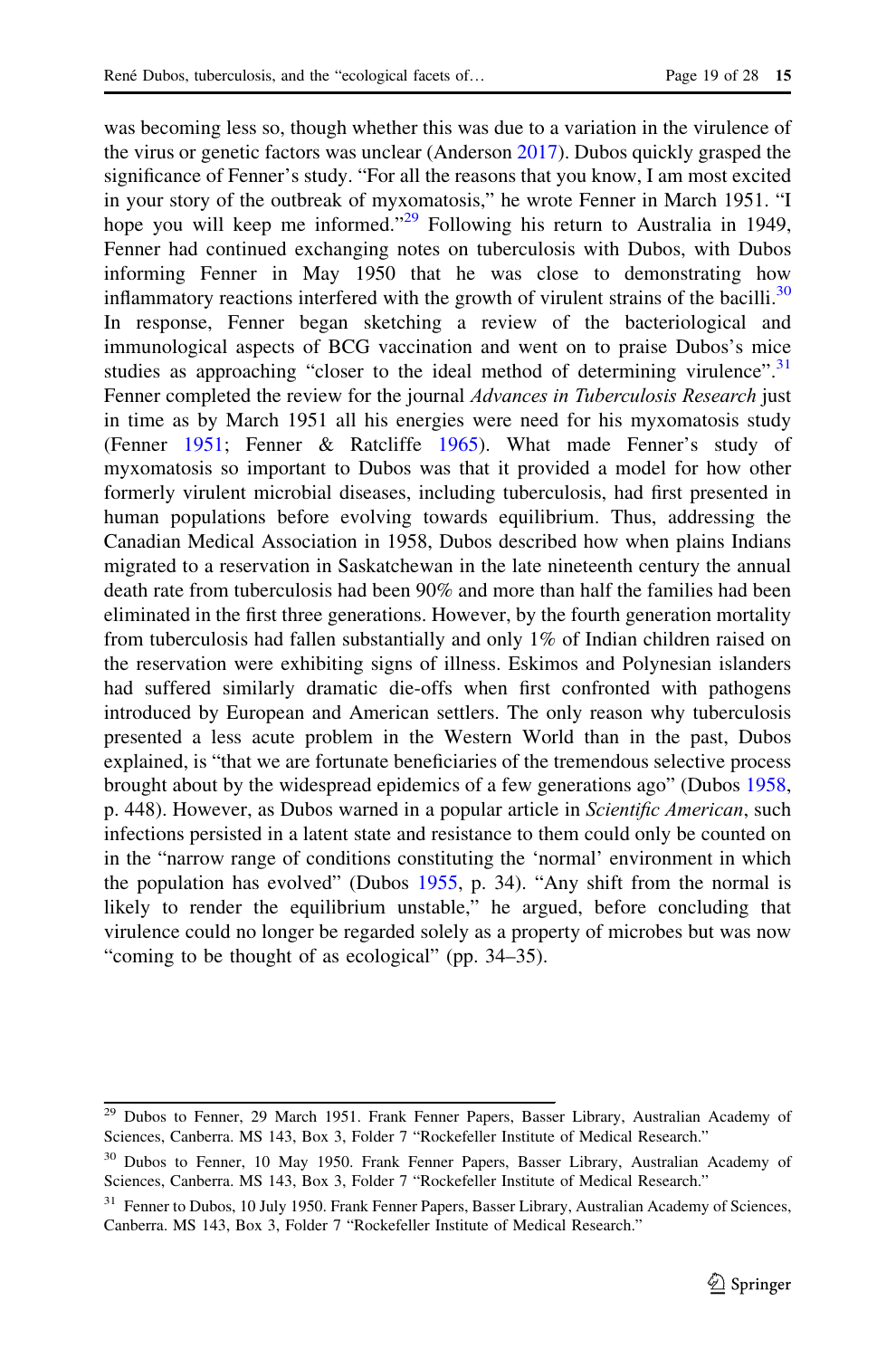#### 3 The ecological aspects of host–parasite relationships

From the above, it would be tempting to conclude that by the middle 1950s Dubos had come over to Burnet and Fenner's views of disease ecology. However, this would be to misconstrue the sense in which Dubos employed ecological terminology and sought to distinguish his ideas from those of his contemporaries, as well as his intellectual antecedents. The clue comes from the passage from Dubos's [1948](#page-26-0) Avery lecture quoted earlier in this paper in which he lamented that microbiologists "know much of the *ecological aspects of host–parasite relationships* in tuberculosis, hardly anything of the means used by the bacillus to behave as a parasite" [italics inserted] (Dubos [1948,](#page-26-0) p. 179). Why the juxtaposition if Dubos considers his views synonymous with an ecological approach to parasitical microbial infections? The answer, I believe, is that while Dubos accepted that virulence could not be understood apart from macro environmental forces and processes of natural selection, throughout his career he tended to privilege biochemical explanations for commensal parasitic states of infection without disease. Crucially, this not only put him at odds with Burnet, it also put him at variance with Smith. Indeed, Dubos began the O. T. Avery lecture by praising Smith's insights into equilibrium states, only to write in the very next sentence that although "this broad biological and ecological point of view has been extremely useful in the analysis of epidemiological problems…it has contributed little to the understanding of the mechanistic aspects of parasitism." It was in this context that Dubos thought microbiologists needed to know more about the "means used by the bacillus to behave as a parasite."

For a more a detailed account of Dubos's approach and to understand the sense in which he was happy to be called a disease ecologist we must turn to *Biochemical* Determinants of Microbial Diseases (Dubos [1954](#page-26-0)). Based on material that Dubos had presented at the Warren Triennial Lectures in Boston in 1953, and refined during his visiting professorship at the University of California, Berkeley, in the spring of 1954, this was Dubos's first scientific book since *The Bacterial Cell* and the clearest signal yet that he now considered himself a medical researcher. At Berkeley, Dubos had become reacquainted with Meyer's research on psittacosis and his survey of latent infections (Meyer [1936](#page-27-0)). Indeed, Dubos cites Meyer's survey early in the first chapter, "Infection into Disease." He also draws on Smith's writings on parasitism and for the first time cites Burnet's *Virus as Organism* (Burnet [1945\)](#page-26-0). However, it is to Bernard that Dubos turns to for an antecedent for his ideas about the importance of the physiochemical environment of the host to the pathogenicity of microbes, and to Winogradsky for an ecological methodology that will shed light on these interactions. Usually, Dubos explains, parasites exist in a state of latent infection. "Only when something happens which upsets the equilibrium between host and parasite does infection evolve into disease. In other words, infection is in many cases the normal state; it is only disease which is abnormal" (Dubos [1954,](#page-26-0) p. 2). Traditionally, microbiologists had offered an explanation of latent infections based on "immunological techniques" (p. 3). However, Dubos argued, it was not enough to analyze the "host–parasite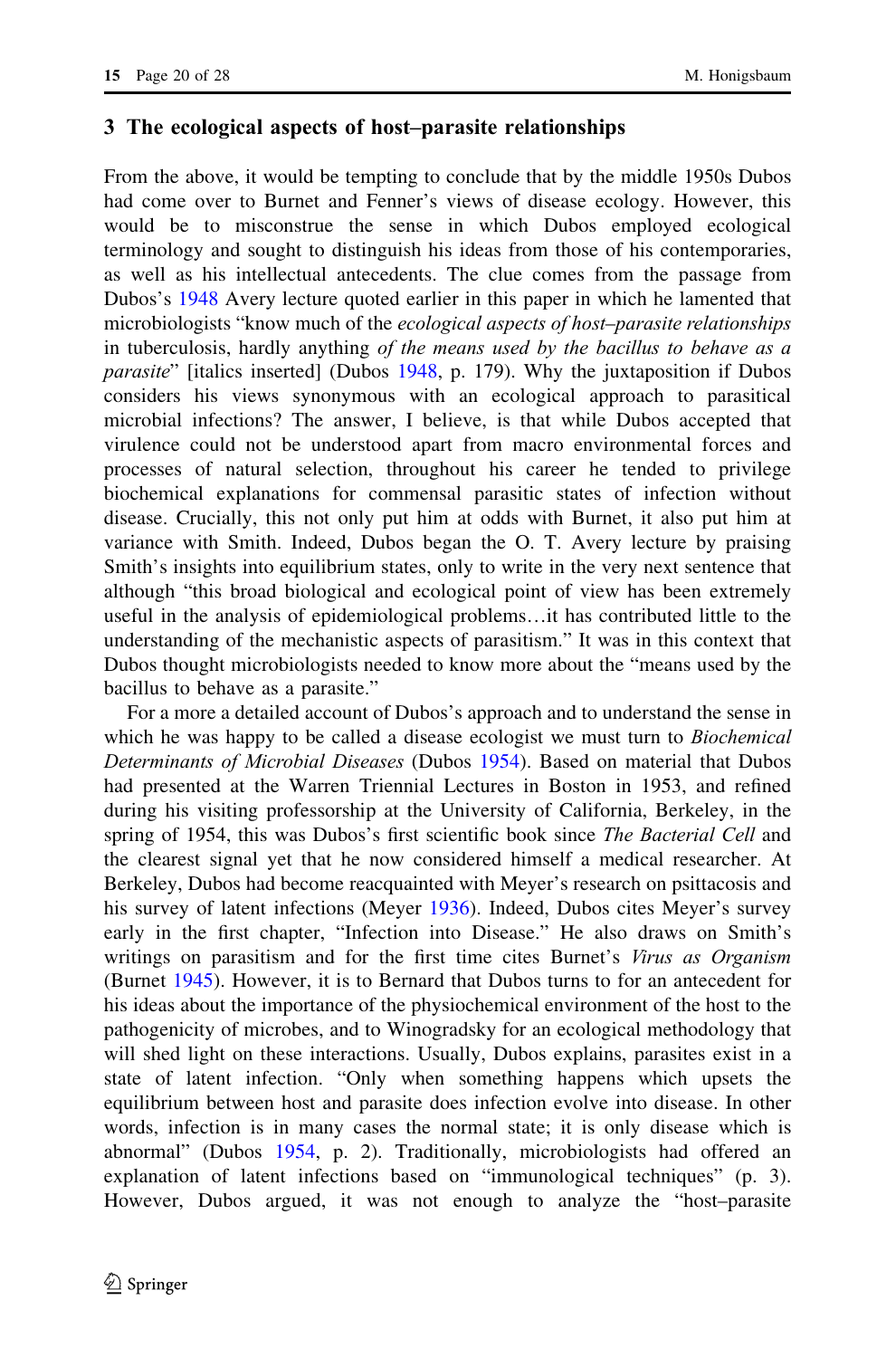relationship" in terms of antibodies and acquired immunity; just as important was the in vivo biochemical environment.

As one tries to discover a metabolic basis for pathogenicity, it soon becomes apparent that the first question to be answered is not why pathogens can cause disease, but rather why saprophytes do not proliferate as well—or at all in vivo… The answer to this riddle will certainly be found in one aspect of the problem which is rarely mentioned and never studied, namely, the very special types of environment which microorganisms find in animal tissues (p. 13).

Dubos argued that microbiologists needed to pay attention to two kinds of in vivo environments. One was "the extracellular environment in which blood and tissues are bathed under normal conditions"—in other words, the blood and lymph systems captured in Bernard's concept of the milieu interieur (p. 14). The other was the intracellular environment "before phagocytosis, inflammation, and necrosis have occurred" (p. 22). This was likely just as important to the outcome of infectious disease processes, but due to a paucity of knowledge of these intracellular environments and the mechanisms used by parasitic bacilli it was difficult to know what role they played in pathogenicity. Just as Winogradsky had shown that soil microbes could only be understood in their natural environment, so, Dubos argued, the study of infectious disease must be placed on a similar "ecological basis":

No metabolic analysis of infectious disease is possible until an ecological concept is introduced to formulate the problem. It is because this ecological concept has been lacking almost completely heretofore that bacterial biochemistry has contributed so little to the understanding of pathogenesis (pp. 22–23).

The significance of this passage cannot be overstated as it points to the essential contrast Dubos sees between his approach and those of other medical microbiologists in the period who, for all their insights into the biology and ecology of host– parasite interactions, have yet to apply adequate ecological methods to the study of bacterial biochemistry. It is in this narrow methodological sense that Dubos is happy to describe himself as an ecologist. In one sense, this passage can be seen as a reassertion by Dubos of the importance of in vivo studies, the difference being that he now has a decade of tuberculosis research to draw on in addition to his work on bacterial enzymes. However, Dubos is also signalling an important departure in his thinking along new ecological lines. The clue comes in the next paragraph where, citing the work of the plant pathologist R. W. Lewis on the nutritional requirements of parasites, Dubos argues that equilibrium states depend on "the proper balance between different biochemical factors" (p. 24). In his paper, Lewis had surveyed a series of studies showing how variations in the nutritional environment of plants altered the composition of important metabolites and hence the plants' susceptibility to a range of bacterial and fungal infections. Lewis argued this supported the theory that under normal conditions there was a balance between host and parasite which reflected their long evolutionary history (Lewis [1953\)](#page-27-0). Lewis noted that Dubos's studies had similarly pointed to the role of diet and nutrition in inhibiting or encouraging the growth of tubercle bacilli and other quiescent bacterial infections.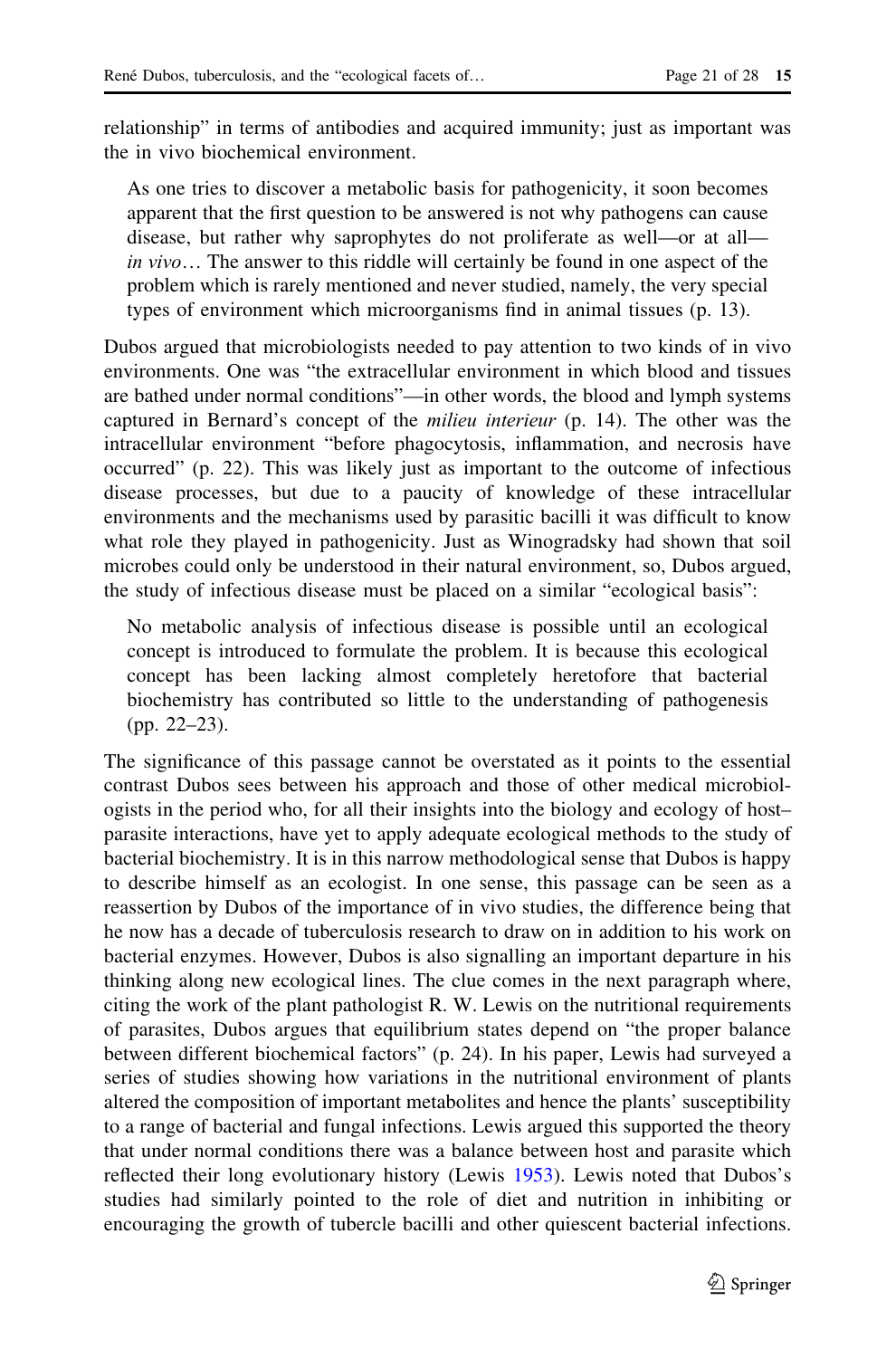Now, in an analogous way to plants, Dubos suggested that in order to understand biochemical changes that might alter the equilibrium between a host and parasite at a micro level it was also necessary to study the wider macro forces or "non-specific stress" operating on an organism. These stresses could include changes in temperature, hormonal disturbances, and emotional or "nutritional upsets," and applied particularly to the revival of chronic infections, such as herpes simplex, or infections due to intracellular parasites, such as psittacosis and rickettsia (Dubos [1954,](#page-26-0) pp. 1, 4, 114). Dubos suggested that ideas of specific acquired immunity of cellular immunity were insufficient to explain resistance to infection and that inflammatory responses might be equally important to the regulation of equilibrium states, being "a manifestation of the wisdom of the body designed to maintain the status quo against the noxious influences of the outside world" (p. 120). In 1956, in a reworking of the same themes in a paper presented at a conference on psittacosis, Dubos was even bolder. Beginning with a survey of conditions in which various forms of physiological stress appeared to play an important role in the manifestation of disease, Dubos cited the eruption of herpetic blisters due to fever, tuberculosis brought on by "gross malnutrition," and the activation of latent psittacosis infections in birds due to the stresses associated with breeding in overcrowded aviaries.<sup>32</sup> Similarly, there was evidence that the overuse of antibiotics could make individuals more susceptible to infection with commensal fungi and bacteria, while similar pathological processes had been observed in the intestinal flora of laboratory mice exposed to "excessive radiation" (pp. 5–6). Such observations pointed to the fact that immunological factors were insufficient to account for latent infections. Such balanced states "might be expected to persist only as long as the *milieu interieur* of the host remains constant or at least within normal limits," Dubos explained. However, this supposed constancy could not be taken for granted.

By conditioning the composition of the internal microenvironment of the host, the external macroenvironment can … upset the operations of the evolutionary forces that normally restrain the microbial agents in vivo. Thus, it is not surprising that the disturbances caused in the microenvironment by the macroenvironment often determine whether infection remains silent, or expresses itself in overt disease.

In short, it was time for medical researchers to embrace a "broader understanding" of infectious disease, "one in which the Pasteur–Koch philosophy would be supplemented by that associated with the names of Darwin and Claude Bernard" (pp. 16–18). This insight would increasingly inform Dubos's research at the Rockefeller from 1960 onwards, a period which saw him change the name of his laboratory from Bacteriology and Pathology to Environmental Biomedicine and in which he embarked on a study of the microbial flora of the gastrointestinal tract and

<sup>&</sup>lt;sup>32</sup> R. Dubos, "Infection into disease". Paper for conference on psittacosis at Rockefeller Institute, New York, March 1954, pp. 2–4. René Dubos Papers, Rockefeller University Archives. RU450 D851, Box 26, Folder 6. Dubos most likely owed this insight to Meyer, who, together with Burnet, made a close study of the ecology of psittacosis in the 1930s and who summarized his findings in a 1942 De Lamaar lecture (Meyer [1942\)](#page-27-0).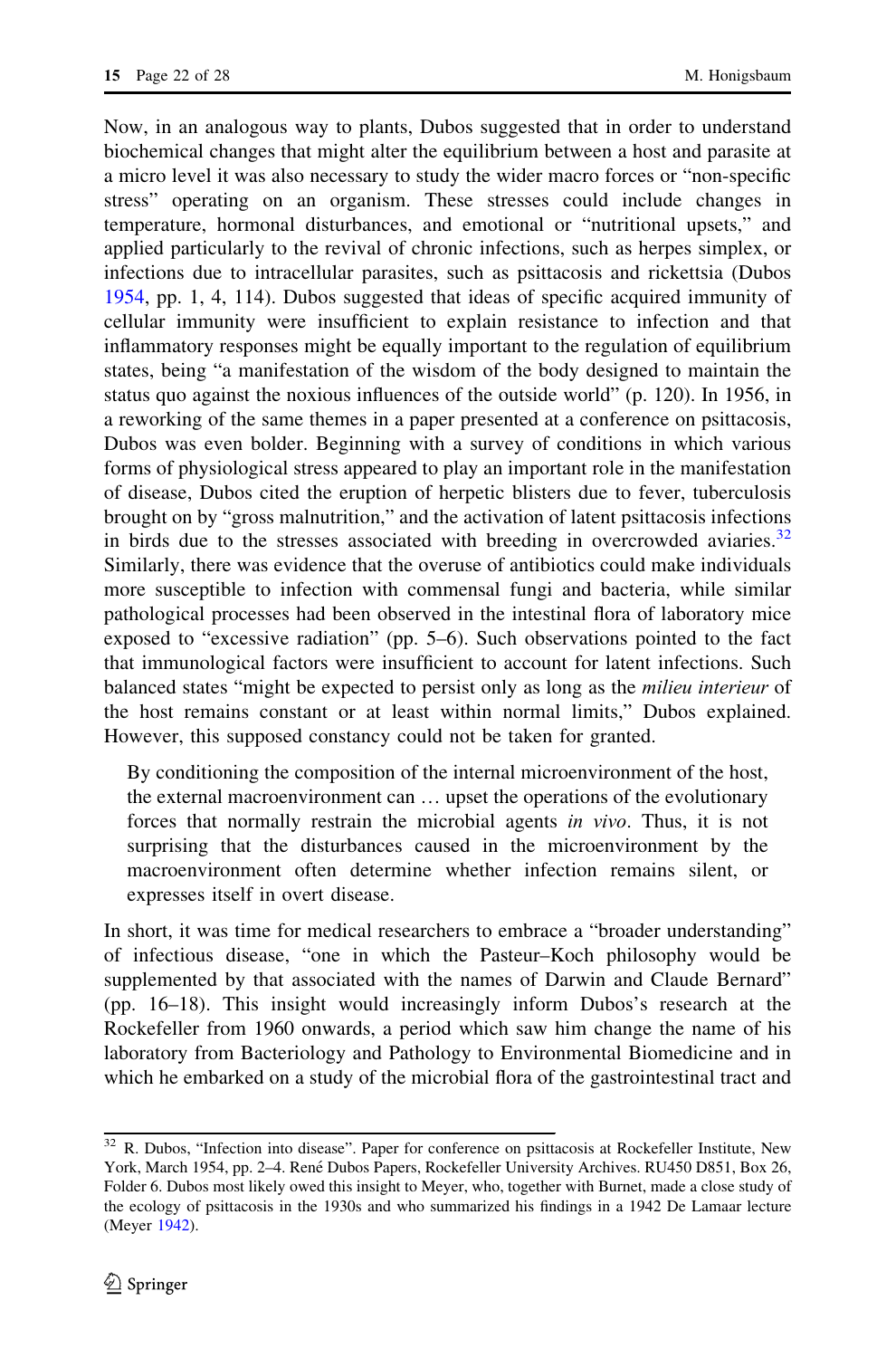role of microbiota in the regulation of healthy physiological function, what would come to be seen as a forerunner of interest in the human microbiome.<sup>33</sup>

#### 4 Conclusion

Dubos's decision to abandon antibiotics research in the 1940s and study the tubercle bacillus puzzled his contemporaries, but we can now see how his fascination with tuberculosis was prompted not only by his wife's death but was a logical extension of his research into soil enzymes. These studies began with pneumococcal disease and the hunt for an enzyme that would make the pneumococcus susceptible to attack, but by the 1940s had led him to look into the chemical constituents of the tubercle bacillus and the physiochemical determinants of virulence.

Dissatisfied with the germ theory model which tended to see virulence as a property of the microbe and its "power to invade" animal tissue, Dubos initially saw virulence as the product of chemical constituents of bacteria and complex biological interactions between hosts and parasites occasioned by changes in the microenvironment in which microbes resided within animal hosts. However, by the later 1940s, influenced by his inquiries into the social history of tuberculosis and his exposure to Burnet's scientific ideas, Dubos was increasingly looking to wider macro-environmental and evolutionary forces to explain the virulence or avirulence of microbes and manifestations of disease. Using germ-free laboratory mice, Dubos devised experiments to examine the role of nutrition and non-specific environmental stresses in resistance to disease and the reactivation of latent tuberculosis infections. At the same time, he entered into a correspondence with Burnet's protégé Fenner, whose study of myxomatosis Dubos saw as an analogue for the variations in virulence he had observed in the laboratory and corroboration of evolutionary processes and equilibrium states in nature. In this way, he was gradually able to tease out the "complex property" of virulence and incorporate evolutionary and scientific ecological perspectives into his thought.

Dubos's later research and writings are beyond the scope of this paper. Suffice to say that one can trace a direct line from his laboratory research in the 1940s and 1950s to his mature ecological philosophy. Dubos's first expression of his new vision came in his 1959 book *Mirage of Health*, in which, drawing on his research into tuberculosis and antibacterial resistance, he argued that attempts to eradicate infectious disease were doomed to failure "because at some unpredictable time and in some unforeseeable manner nature will strike back." Instead, he emphasized the harmony of the organism with its environment and preached peaceful co-existence with microbes, arguing that humans were part of a "complex ecological system" (Dubos [1996](#page-26-0), pp. 266–267). However, by the time he came to write Man Adapting in 1965, spurred by his research into indigenous microflora, he was increasingly coming to be see disease as a failure to adapt to environmental insults of man's own making and his ecological analysis was being supplemented by humanistic value

<sup>&</sup>lt;sup>33</sup> For further discussion of Dubos's research in this period and his contribution to ideas of the microbiome see Sangodeyi ([2012\)](#page-28-0).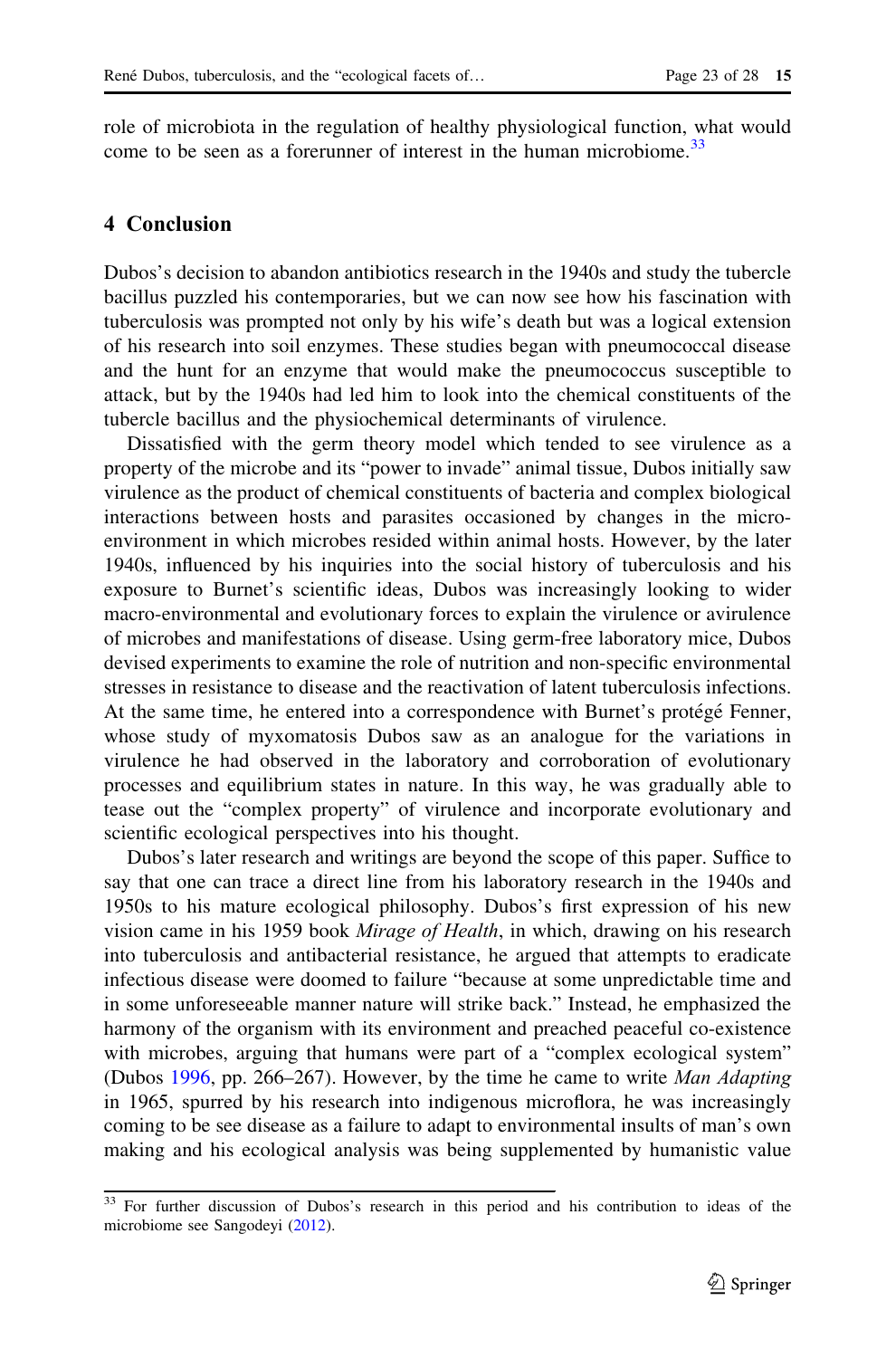judgements (Dubos [1965\)](#page-26-0). It was a theme that Dubos would continue to explore for the rest of his life in popular books such as *So Human an Animal* and *Man, Medicine* and the Environment (Dubos [1968a,](#page-26-0) [b](#page-26-0)). The result was a rejection of ideas of struggle and economic competition that were becoming increasingly central to scientific ecology. Instead, Dubos came to emphasize the "symbiosis between humankind and earth" (Dubos [1976a](#page-26-0)).

This paper has shown how the trajectory of Dubos's ecological thought was dictated both by his working practices as an experimental biologist at the Rockefeller and his own ecology of knowledge, to invoke Rosenberg's useful phrase (Rosenberg [1995\)](#page-28-0). In recent decades scholars have traced these ecologies of knowledge to, variously, bacteriological epidemiology (Mendelsohn [1998\)](#page-27-0) parasitology (Farley [1992](#page-27-0)) and tropical medicine (Worboys [1998](#page-28-0); Tilley [2011](#page-28-0)). In addition, historians have shown how ecological conceptions of infectious disease were influenced by medical researchers' encounters with novel pathogens endemic in "settler societies" (Griffiths and Robin [1997](#page-27-0); Mitman [2005](#page-27-0); Nash [2006](#page-27-0)). This was particularly true of Burnet, whose work on behalf of the Council of Scientific and Industrial Research in Australia fostered an interest in the control of agricultural pests and animal viruses, prompting interdisciplinary collaborations with parasitologists, zoologists and animal ecologists. And it was also true of veterinary pathologists, such as Smith and Meyer, whose work on behalf of state and agricultural bureaus in the United States brought them face to face with diseases of livestock and pathogens that posed a threat to the livelihoods of farmers and cattle ranchers.

By contrast, despite being educated at a French agricultural college, Dubos had little experience of or interest in veterinary medicine. Nor did he have the opportunity, as Fenner and Meyer did, to study the interaction of animal viruses and their vectors in the field in complex ecological settings. Instead, Dubos worked almost exclusively on bacterial diseases that were directly transmissible to humans and which could be modelled in the laboratory. This set Dubos on a very different track to Fenner and Burnet whose interest in host–parasite interactions under natural conditions led them to look to animal ecology for a theoretical framework with which to make sense of their epidemiological and immunological observations. Instead, Dubos turned for inspiration to Winogradsky, Bernard, and Pasteur, and to his social and historical investigations of the role of environmental factors in the regulation of health and disease.

At the same time, inspired by Avery's immunochemical approach to virulence, Dubos became increasingly interested in the biochemical or mechanistic aspects of parasitism. In contrast to Burnet and Fenner's epidemiologically oriented ecology, this led Dubos to focus on the interface of hosts and parasites at the micro level of individuals. Crucially, these local environments operated *within* phagocytes and hence Dubos considered that they fell within a different ecological realm to population ecology. However, to the extent that local ecological interactions were conditioned by the entire physiological metabolic state of an individual they were also subject to wider ecological and immunological conditions. Indeed, Dubos considered that these local and whole body systems were linked, such that external stresses operating on the individual could upset normal physiological regulation in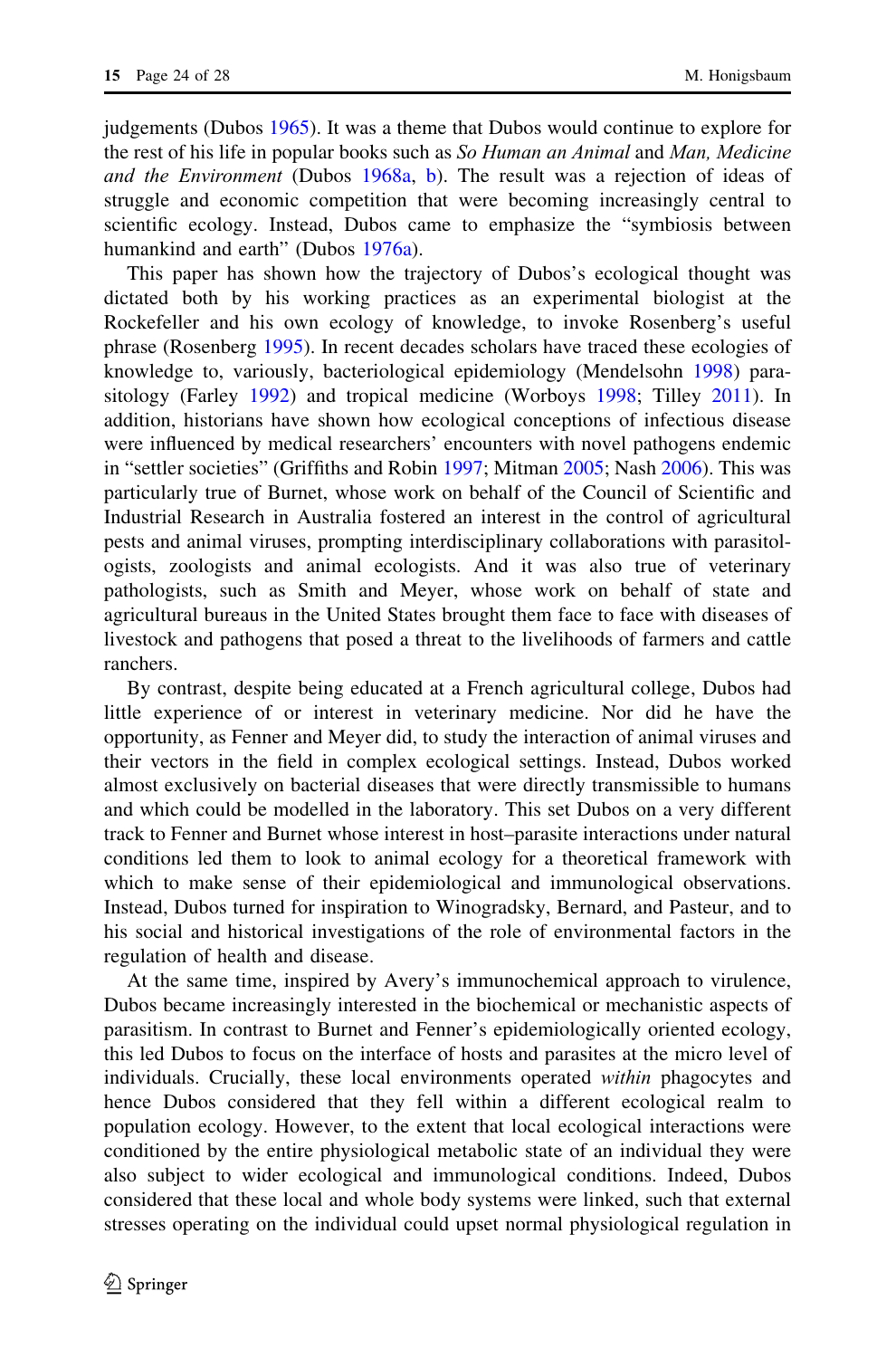<span id="page-25-0"></span>such a way as to throw these local ecologies out of synch. This is what Dubos meant when, invoking the other sense of ecology, he stated that "any metabolic analysis of the infectious process must be placed on an ecological basis" (Dubos [1954](#page-26-0), p. 22).

It would be interesting to go on to explore the subsequent development of Dubos's ecological thought in the 1960s. Already, by 1958, in a paper reworking the ideas outlined in the first chapter of Biochemical Determinants, there is evidence that he was coming to eschew ecological terminology in favor of an emphasis on balance and the importance of adaptive mechanisms to restoring equilibriums disrupted by "endogenous or exogenous" insults (Dubos [1958,](#page-26-0) p. 433). Certainly, Dubos's realization that organisms have multiple potentialities and are continually making creative adaptations would increasingly inform his later ideas about human health and what Moberg calls his "wholistic biology" [sic] (Moberg [2005](#page-27-0), p. 133). The result was that while Dubos never fully engaged with the science of ecology, he was able to incorporate ecological ideas into his thought and practices, and relate them to his views about the natural harmony of man and his environment. However, while Dubos was happy to employ ecological terminology from time to time and associate himself with ecological currents in epidemiological thought, he remained deeply ambivalent about ecological language. Instead, for Dubos ecology served primarily as metaphor, one that enabled him to connect his scientific work to his broader humanistic concerns. As he put it a 1976 paper for the Society of American Bacteriologists comparing his career and research choices to those of his hero Pasteur, "By choice, I have increasingly devoted my professional life to the study of the interplay between organisms and environment—call it ecology if you will" (Dubos [1976b,](#page-26-0) p. 703).

Acknowledgements I am grateful to Warwick Anderson, Christoph Gradmann, and Pierre-Olivier Méthot for their comments on earlier drafts of this article. A version of this paper was first presented at the conference, "Making Microbes Complex," at Queen Mary University of London on July 7–9, 2016, and benefited greatly from the comments and feedback of the participants. Thanks also to Lee R. Hiltzik and Tom Rosenbaum at the Rockefeller Archive Center for guiding me through the voluminous René Dubos papers and directing me to relevant records in the Rockefeller Foundation; the staff at Columbia University's Rare Books and Manuscripts Library for photocopying Saul Benison's oral history interview with René Dubos; and the librarians at the Basser Library in Canberra, and the Baillieu Library in Melbourne for directing me to relevant documents in the Fenner and Burnet collections. Research for this paper was supported by a Grant from the Wellcome Trust (103159/Z/13/Z) and a grant-in-aid from the Rockefeller Archive Center.

Open Access This article is distributed under the terms of the Creative Commons Attribution 4.0 International License ([http://creativecommons.org/licenses/by/4.0/\)](http://creativecommons.org/licenses/by/4.0/), which permits unrestricted use, distribution, and reproduction in any medium, provided you give appropriate credit to the original author(s) and the source, provide a link to the Creative Commons license, and indicate if changes were made.

#### References

Amsterdamska, O. (2004). Achieving disbelief: Thought styles, microbial variation, and American and British epidemiology, 1900–1940. Studies in History and Philosophy of Science Part C, 35(3), 483– 507.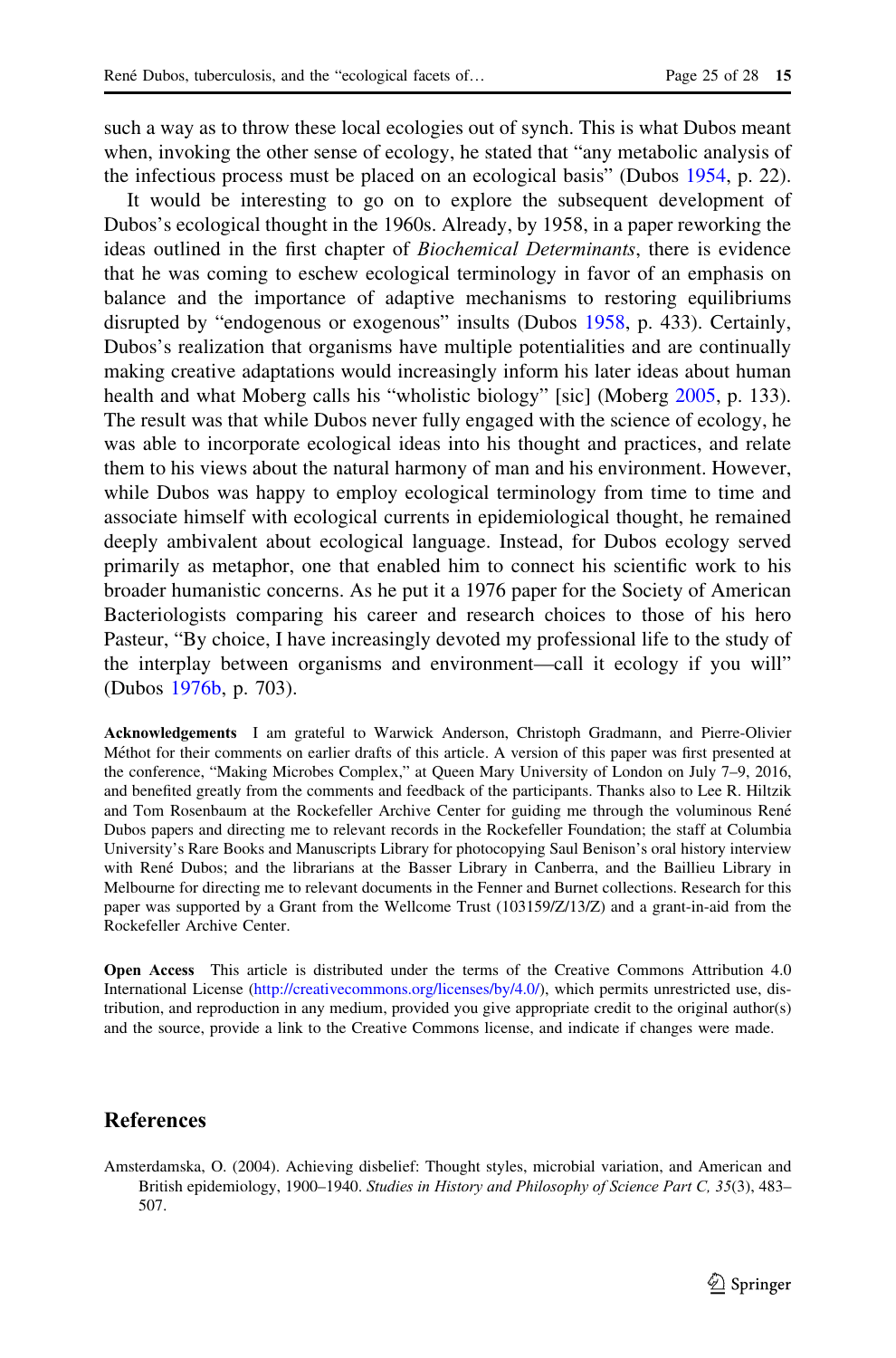- <span id="page-26-0"></span>Anderson, W. (2004). Natural histories of infectious disease: Ecological vision in twentieth-century biomedical science. Osiris, 2(19), 39–61.
- Anderson, W. (2016). Postcolonial ecologies of parasite and host: Making parasitism cosmopolitan. Journal of the History of Biology, 49, 241–259.
- Anderson, W. (2017). Nowhere to run, rabbit: The cold-war calculus of disease ecology. *History and* Philosophy of the Life Sciences. doi[:10.1007/s40656-017-0140-7.](http://dx.doi.org/10.1007/s40656-017-0140-7)
- Benison, S. (1957). Reminiscences of René Jules Dubos: An oral history (Vol. I-X). New York: Colombia University Libraries, Special Collections.
- Benison, S. (1967). Tom Rivers: Reflections on a life in medicine and science, an oral history memoir. Cambridge, MA: MIT Press.
- Blyth, M. (1992 and 1993). Professor Frank Fenner, microbiologist and virologist. Australian Academy of Sciences. [https://www.science.org.au/learning/general-audience/history/interviews-australian](https://www.science.org.au/learning/general-audience/history/interviews-australian-scientists/professor-frank-fenner)[scientists/professor-frank-fenner](https://www.science.org.au/learning/general-audience/history/interviews-australian-scientists/professor-frank-fenner). Accessed 1 June 2016.
- Burnet, F. M. (1940). Biological aspects of infectious disease. Cambridge: University Press.
- Burnet, F. M. (1944). Some virus diseases of man evolutionary and ecological considerations. In K. Edward (Ed.), Dunham lectures for the promotion of the medical sciences. Countway Library: Harvard Medical School.
- Burnet, F. M. (1945). Virus as organism: Evolutionary and ecological aspects of some human virus diseases. Cambridge, MA: Harvard University Press.
- Burnet, F. M. (1953). Natural history of infectious disease. Cambridge: Cambridge University Press.
- Conti, F. (2001). Claude Bernard: Primer of the second biomedical revolution. Nature Reviews Molecular Cell Biology, 2(9), 703–708.
- Dubos, R. J. (1939–1940). Utilization of selective microbial agents in the study of biological problems. Harvey Society, 35, 223–242.
- Dubos, R. J. (1940). The adaptive production of enzymes by bacteria. Bacteriological Reviews, 4, 1–16.
- Dubos, R. J. (1944). Trends in the study and control of infectious diseases. Proceedings of the American Philosophical Society, 88(3), 208–213.
- Dubos, R. J. (1945). The bacterial cell in its relation to problems of virulence, immunity and chemotherapy. Harvard University monographs in Medicine and Public Health, no. 6. Cambridge, MA: Harvard University Press.
- Dubos, R. J. (1948). Cellular structures and functions concerned in parasitism. Bacteriological Reviews, 12, 173–194.
- Dubos, R. J. (1950). Louis Pasteur: Free lance of science. Boston: Little Brown.
- Dubos, R. J. (1952). Discussion of treatment of tuberculosis meningitis and survival of bacilli in tuberculous lesions. American Review of Tuberculosis, 65, 638–640.
- Dubos, R. J. (1954). Biochemical determinants of microbial diseases (1st ed.). Cambridge: Harvard University Press.
- Dubos, R. J. (1955). Second thoughts on the germ theory. Scientific American, 192(5), 31–35.
- Dubos, R. J. (1958). The evolution of infectious diseases in the course of history. Canadian Medical Association Journal, 79(6), 445–451.
- Dubos, R. J. (1965). Man adapting. New Haven, CT: Yale University Press.
- Dubos, R. J. (1968a). So human an animal: How we are shaped by surroundings and events. New York: Scribner.
- Dubos, R. J. (1968b). Man, medicine and environment. London: Pall Mall Press.
- Dubos, R. J. (1974). Pasteur's dilemma—The road not taken. ASM News, 40(9), 703–709.
- Dubos, R. J. (1976a). Symbiosis between the earth and humankind. Science, 193(4252), 459–462.
- Dubos, R. J. (1976b). Louis Pasteur: Free lance of science. New York: Charles Scribner.
- Dubos, R. J. (1976c). The Professor, the Institute, and DNA: Oswald T. Avery, His life and scientific achievements. New York: Rockefeller University Press.
- Dubos, R. J. (1996) [1959]. Mirage of health: Utopias, progress, and biological change. New Brunswick, NJ: Rutgers University Press.
- Dubos, R. J., & Davis, B. (1946). Factors affecting the growth of tubercle bacilli in liquid media. *Journal* of Experimental Medicine, 83(5), 409–423.
- Dubos, R. J., & Dubos, J. (1987) [1952]. The white plague: Tuberculosis, man and society. New Brunswick: Rutgers University Press.
- Dubos, R. J., & Fenner, F. (1950). Production of BCG vaccine in a liquid medium containing Tween 80 and a soluble fraction of heated human serum. Journal of Experimental Medicine, 91(3), 261–268.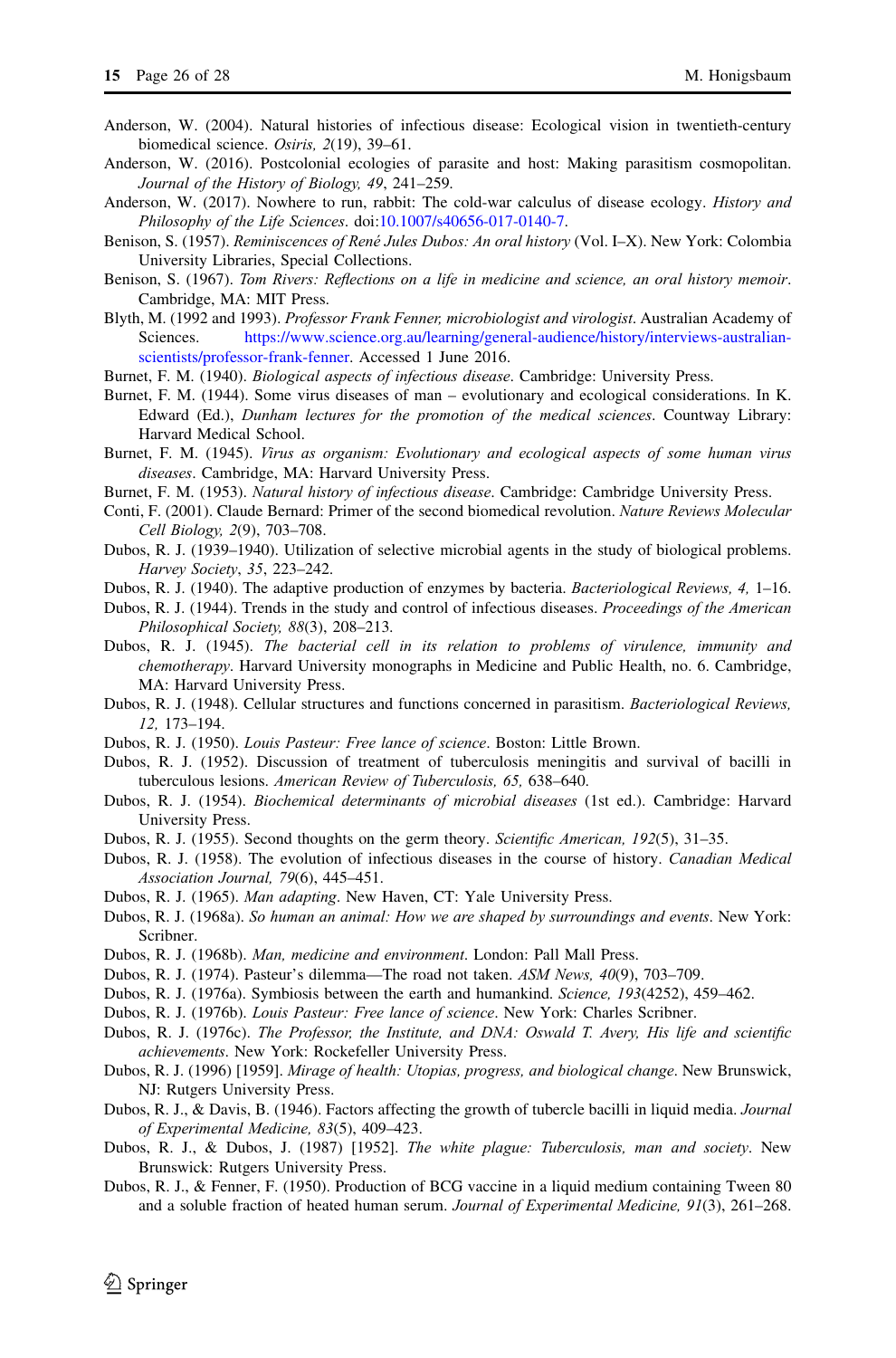- <span id="page-27-0"></span>Dubos, R. J., Fenner, F., & Pierce, C. H. (1950a). Properties of a culture of BCG grown in liquid media containing Tween 80 and the filtrate of heated serum. American Review of Tuberculosis and Pulmonary Diseases, 61(1), 66-76.
- Dubos, R. J., & Middlebrook, G. (1948). The effect of wetting agents on the growth of tubercle bacilli. Journal of Experimental Medicine, 88(1), 81–88.
- Dubos, R. J., & Pierce, C. H. (1948). The effect of diet on experimental tuberculosis of mice. American Review of Tuberculosis, 57, 287–293.
- Dubos, R. J., Pierce, C. H., & Suter, E. W. (1950b). Application of virulence studies to the problems of BCG immunization. Bulletin of the New York Academy of Medicine, 26(7), 507.
- Elton, C. (1927). Animal ecology. London: Macmillan.
- Elton, C. (1966) [1933]. The ecology of animals (3rd Ed.). London: Methuen and Co.
- Farley, J. (1992). Parasites and the germ theory of disease. In C. E. Rosenberg & J. L. Golden (Eds.), Framing disease: Studies in cultural history (pp. 33–49). New Brunswick, NJ: Rutgers University Press.
- Fenner, F. (1951). Bacteriological and immunological aspects of BCG vaccination. Advances in Tuberculosis Research, 4, 112–186.
- Fenner, F., Martin, S., & Pierce, C. H. (1949). The enumeration of viable tubercle bacilli in cultures and infected tissues. Annals of the New York Academy of Sciences, 52(5), 751–764.
- Fenner, F., & Ratcliffe, F. N. (1965). *Myxomatosis*. Cambridge: Cambridge University Press.
- Gheorghui, M. (1995). Antituberculosis BCG vaccine: Lessons from the past. In S. Plotkin & B. Fantini (Eds.), Vaccinia, vaccination, and vaccinology: Jenner, Pasteur and their successors (pp. 87–94). Amsterdam: Elsevier.
- Griffiths, T., & Robin, L. (Eds.). (1997). Ecology and empire: Environmental history of settler societies. Edinburgh: Keele University Press.
- Honigsbaum, M. (2016a). Antibiotic antagonist: The curious career of René Dubos. Lancet, 387(10014), 118–119.
- Honigsbaum, M. (2016b). 'Tipping the Balance': Karl Friedrich Meyer, latent infections, and the birth of modern ideas of disease ecology. Journal of the History of Biology, 49(2), 261–309.
- Hunter, R. L. (2016). Tuberculosis as a three-act play: A new paradigm for the pathogenesis of pulmonary tuberculosis. Tuberculosis, 97, 8–17.
- Lederberg, J. (1990). Introduction. In C. Moberg & Z. A. Cohn (Eds.), *Launching the antibiotic era:* Personal accounts of the discovery and use of the first antibiotics (pp. 9–10). New York: Rockefeller University Press.
- Lewis, R. W. (1953). An outline of the balance hypothesis of parasitism. The American Naturalist, 87 (836), 273–281.
- Martin, S. P., Pierce, C. H., Middlebrook, G., & Dubos, R. J. (1950). The effect of tubercle bacilli on the polymorphonuclear leucocytes of normal animals. Journal of Experimental Medicine, 91(4), 381– 392.
- Mendelsohn, J. A. (1998). From eradication to equilibrium: How epidemics became complex after World War I. In C. Lawrence & G. Weisz (Eds.), Greater than the parts: Holism in biomedicine, 1921– 1950 (pp. 303–331). Oxford: Oxford University Press.
- Méthot, P.-O. (2012). Why do parasites harm their host? On the origin and legacy of Theobald Smith's 'law of declining virulence' 1900–1980. History and Philosophy of the Life Sciences, 34(4), 561– 601.
- Meyer, K. F. (1936). Latent infections. Journal of Bacteriology, 31(2), 109-135.
- Meyer, K. F. (1939–1940). The host–parasite relationship in the heterogeneous infection chains. Harvey Society, 35, 91–134.
- Meyer, K. F. (1942). Ecology of psittacosis and ornithosis. Medicine, 21(2), 175–205.
- Middlebrook, G., Dubos, R. J., & Pierce, C. H. (1947). Virulence and morphological characteristics of mammalian tubercle bacilli. Journal of Experimental Medicine, 86(2), 175–184.
- Mitman, G. (2005). In search of health: Landscape and disease in American environmental history. Environmental History, 10(2), 184–210.
- Moberg, C. L. (2005). René Dubos, friend of the good earth: Microbiologist, medical scientist, environmentalist. Washington, DC: ASM Press.
- Moberg, C. L., & Cohn, Z. A. (Eds.). (1990). Launching the antibiotic era: Personal accounts of the discovery and use of the first antibiotics. New York: Rockefeller University Press.
- Nash, L. (2006). Inescapable ecologies: A history of environment, disease and knowledge. Berkeley, CA: University of California Press.